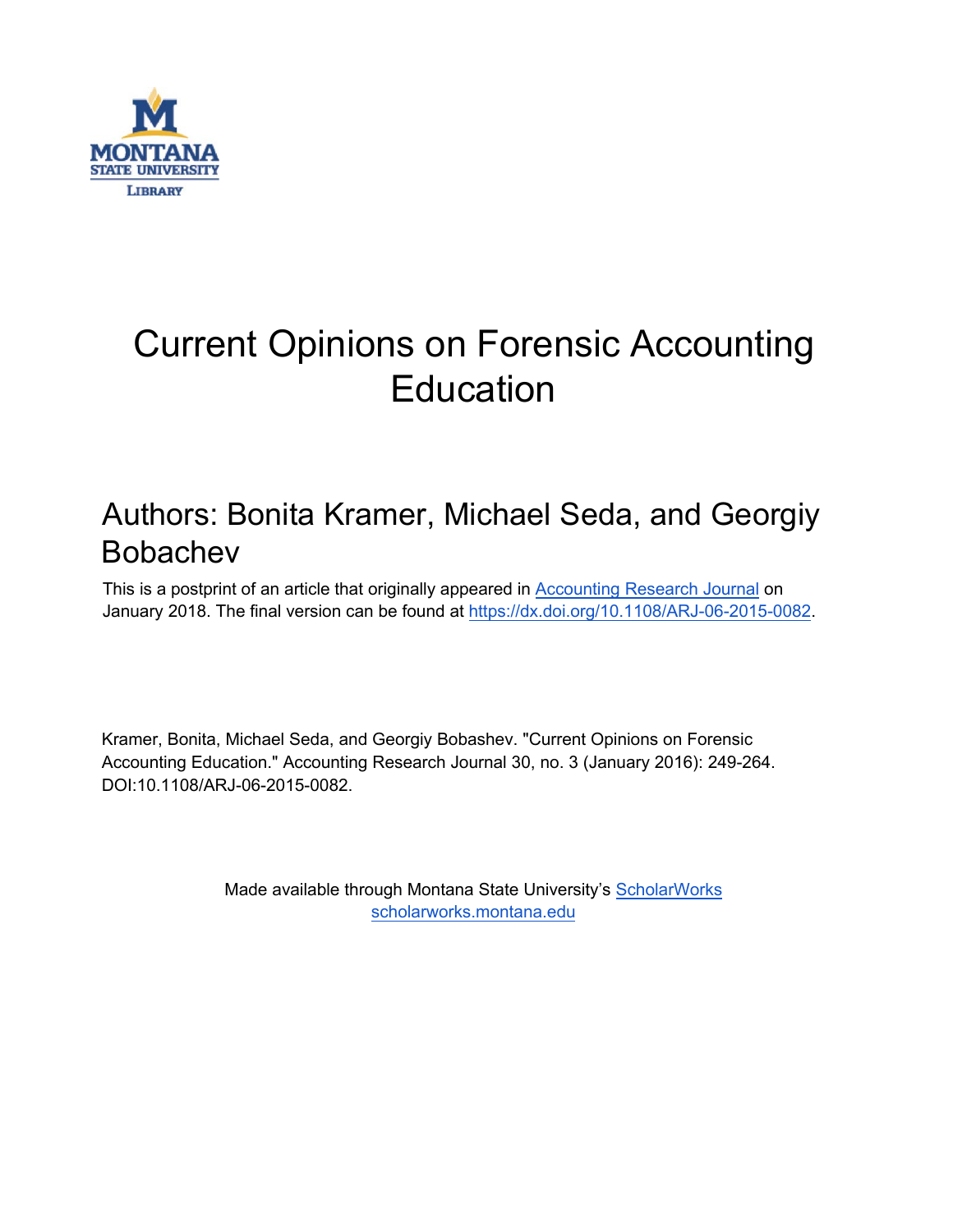# Current opinions on forensic accounting education

# Bonita Kramer

Jake Jabs College of Business and Entrepreneurship, Montana State University, Bozeman, Montana, USA

Michael Seda

School of Business, Stockton University, Galloway, New Jersey, USA, and

Georgiy Bobashev Center for Data Science, RTI International, Research Triangle Park, North Carolina, USA

#### Abstract

Purpose – This paper aims to determine current views of educators and practitioners regarding forensic accounting education, given the recent dramatic growth in the number of colleges and universities offering such education.

Design/methodology/approach – Survey, with statistical analysis of responses.

Findings – Results find that while both groups agree the demand for forensic accounting services will increase in the near future and that they prefer a separate course or degree be offered at the graduate and undergraduate levels, there are several significant differences between the educators' and practitioners' opinions on forensic accounting content and preferred teaching techniques. Practitioners consider topics outside traditional accounting as more important to include in forensic accounting education, and more highly value teaching techniques that add an experiential learning component.

**Practical implications** – Results can be useful to educators who have not considered offering forensic accounting courses or who wish to refine or update their existing forensic accounting education. Students seeking a career in forensic accounting can also use these results to facilitate their course choices to develop skills that employers value.

Social implications – These results find that practitioners value some nontraditional accounting skills, such as in forensic technology and interviewing, more highly than academics, which suggests accounting educators may need to develop interdisciplinary approaches to forensic accounting education.

Originality/value – As the number of institutions offering forensic accounting education has dramatically increased, current views of forensic accounting educators and practitioners are needed.

Keywords Fraud, Forensic accounting, Accounting curriculum, Educator survey, Practitioner survey

Paper type Research paper

Shortly after the widely publicized financial reporting scandals of Enron, WorldCom, HealthSouth, etc., leaders in the accounting profession began to call for accounting educators to provide forensic accounting education ([Carozza, 2002;](#page-14-0) [Melancon, 2002](#page-15-0)). Research around that time found very few universities offered courses, much less degrees, in that field ([Buckhoff and Schrader, 2000;](#page-14-1) [Peterson and Reider, 2001](#page-16-0); [Peterson](#page-15-1) [and Buckhoff, 2004](#page-15-1)). Current research has found that the extent of forensic accounting education has increased tremendously ([Seda and Kramer, 2014](#page-16-1)). Not only are hundreds of universities now offering a specific course on forensic accounting and/or fraud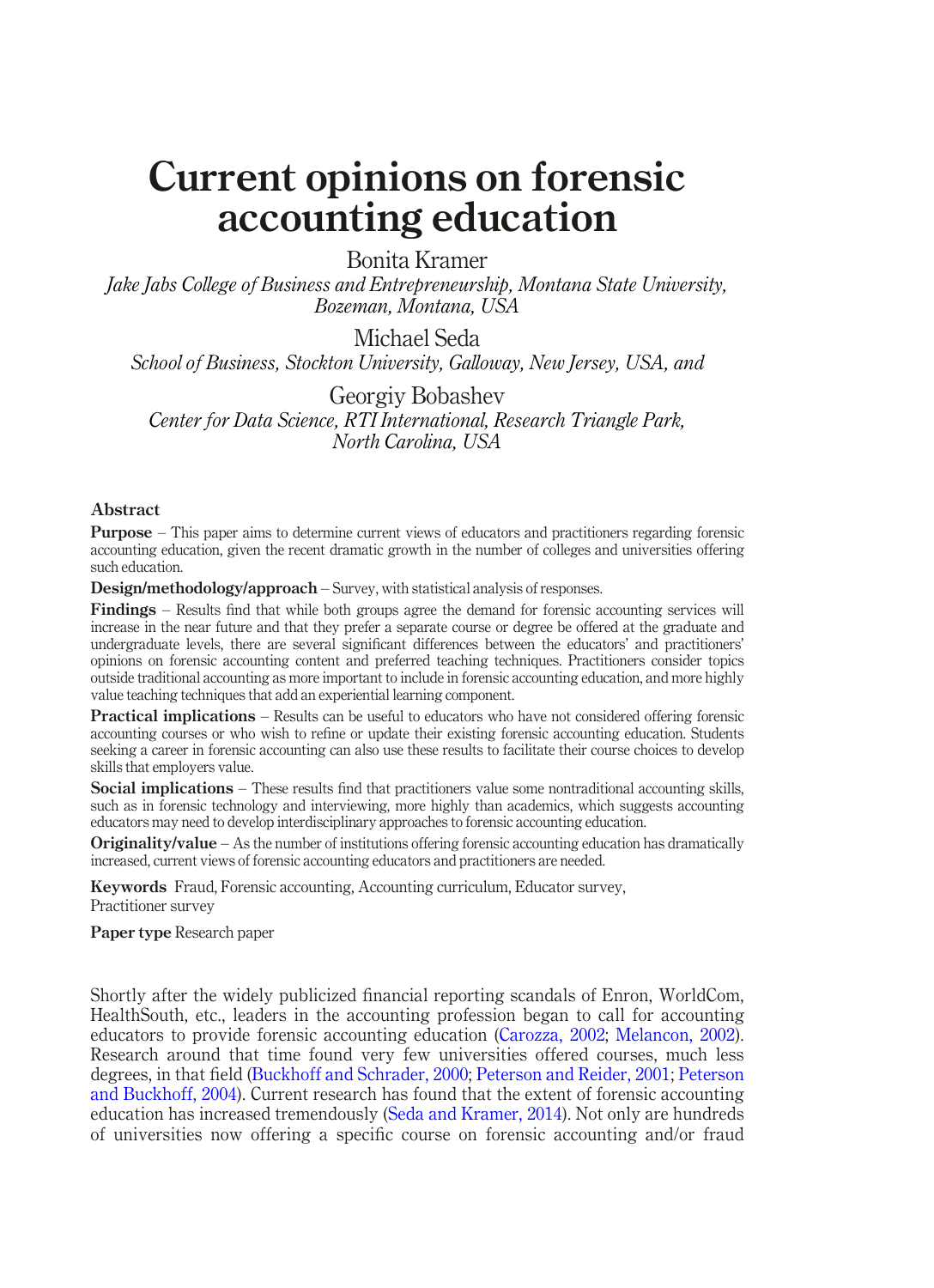examination, but many universities now also offer a specific degree, minor and/or certificate in this field[[1\]](#page-14-2).

Given the significant increase in the availability of forensic accounting education and the importance of knowledge of this topic to the future careers of today's accounting students, this paper surveys academicians and practitioners to determine their current opinions related to forensic accounting education. These results can aid educators in developing or improving their curriculum choices in this area, assist students interested in this career path in choosing courses that will develop highly marketable skills and underscore the importance of an interdisciplinary approach to forensic accounting education.

The remainder of this paper is organized as follows. First, a review of the existing literature is presented, followed by a discussion of the research method. Next, results are presented with a discussion of the implications of the findings, followed by concluding remarks including limitations and suggestions for future research.

#### Literature review

#### Forensic accounting education: need and benefits

International fraud and economic crime surveys consistently report that fraud is a serious problem affecting organizations, without regard to geographical location, size or industry [\(ACFE, 2014;](#page-14-3) [E&Y, 2014](#page-15-2); [PwC, 2014;](#page-16-2) [KPMG, 2013](#page-15-3)). A constant finding is the most common way of discovering a fraud is through a tip, regardless of the source (e.g. employee, vendor, customer or anonymous). Further, the surveys report that external auditors rarely discover a fraud because many times it may not be causing financial statements to be materially misstated. Owing to the significant amount of employee and management fraud, embezzlement and other financial crimes occurring in today's society, accounting and auditing professionals must have appropriate forensic accounting training and skills to recognize those crimes ([Houck](#page-15-4) et al., 2006). These facts underscore the necessity for courses specifically focused on forensic accounting, rather than assuming auditing courses provide sufficient training.

Beyond benefiting society by providing forensic accounting education, students who acquire this knowledge directly benefit. Empirical evidence has been found that hiring potential is enhanced when a candidate has completed a forensic accounting course [\(Mounce](#page-15-5) [and Frazier, 2002\)](#page-15-5). As far back as 1991, the national placement director for one of the largest recruiters of accountants, financial personnel and information specialists stated that forensic accounting "is the hottest field in accounting firms" with salaries ranging from \$50,000 to \$200,000 ([Fowler, 1991](#page-15-6)). A few years later, an article in The Wall Street Journal labeled forensic accountants as the accounting profession's "new glamour kids" and reported that not only did the Federal Bureau of Investigation (FBI) double its forensic accountant agent force between 1992 and 1996, but several large public accounting firms doubled or even quintupled their forensic ranks [\(MacDonald, 1996](#page-15-7)). A cover story in USA News  $& World$ Report included forensic accountant as one of the eight most secure career tracks in the country ([Levine, 2002](#page-15-8)). The article reported that 40 per cent of the top 100 accounting firms were expanding their forensic accounting consulting services.

Demand for forensic accountants remains strong today and continues to grow [\(Cohn,](#page-15-9) [2014](#page-15-9); [White, 2013](#page-16-3); [Tysiac, 2012](#page-16-4)). Employment opportunities are abundant and include public accounting, loss prevention/security, internal audit, law enforcement and a number of federal agencies, such as the FBI and the Internal Revenue Service. Even if students never choose a forensic accounting career path, the skills they learn will make them better business professionals, whether they work as an auditor, manager or consultant. For example, [Carpenter](#page-14-4) *et al.* (2011) provide empirical evidence that students who completed a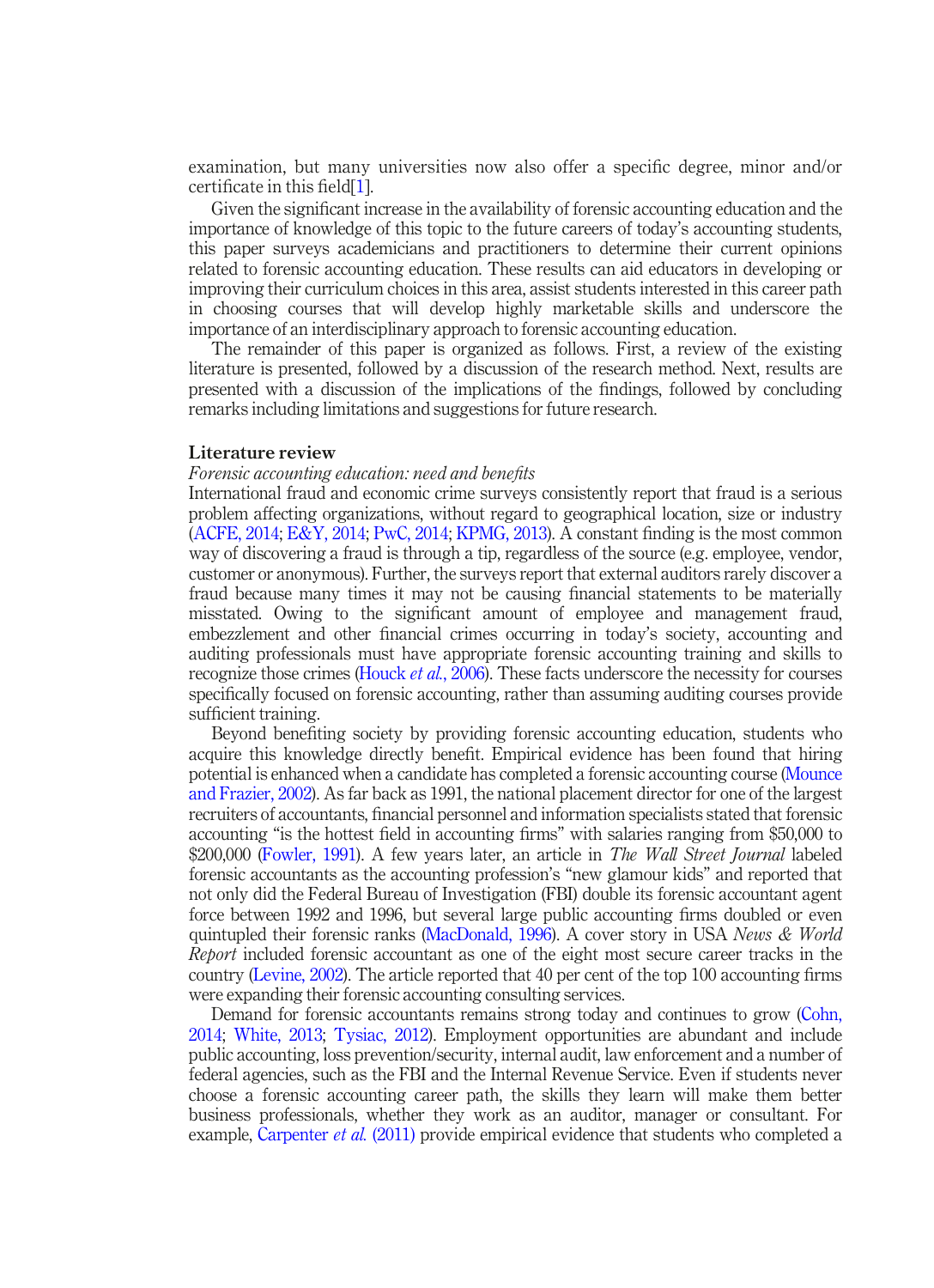forensic accounting course possess more professional skepticism than students without such training, and that this effect persists over time.

#### Evolution of forensic accounting education availability

Over a decade ago, leaders in the accounting profession began to call for educators to provide forensic accounting education, owing in part to widely publicized financial reporting scandals and the scarcity of schools providing this education [\(Melancon, 2002\)](#page-15-0). Academia had largely ignored the field. Academic articles focusing on forensic accounting education were rare prior to the late  $1990s$  ([Rebele](#page-16-5) *et al.*, 1998). One of the earliest studies, [Rezaee](#page-16-6) et al. (1996), identified only four universities that offered a separate forensic accounting course.

[Buckhoff and Schrader \(2000\)](#page-14-1) found 13 universities offered a separate forensic accounting course, consistent with what was found by another independent study [\(Peterson](#page-16-7) [and Reider, 1999\)](#page-16-7). Combining those two studies, [Peterson and Reider \(2001\)](#page-16-0) identified 19 universities offering a forensic accounting course and reviewed the syllabi for similarities and differences in content and learning activities.

[Carnes and Gierlasinski \(2001\)](#page-14-5) reported that universities were slow in providing forensic accounting education to students, even though the changing accounting environment was demanding students be taught these skills. [Bundy](#page-14-6) *et al.* (2003) noted that forensic accounting was a new growth industry in accounting, and found only two US colleges offered an undergraduate degree in a related field: economic crime investigation.

[Rezaee](#page-16-8) et al. (2004) found small improvement in the availability of forensic accounting education, identifying 25 universities that offered a separate forensic accounting course. At approximately this same time, in 2003, West Virginia University (WVU) received a significant grant from the National Institute of Justice to develop a model curriculum in forensic accounting in collaboration with a technical working group comprising 46 subjectmatter experts from a variety of stakeholder groups ([WVU, 2007\)](#page-16-9). WVU developed the grant proposal because only a few schools were offering multiple courses in the forensic accounting field, with great variation in course content.

In a review of accounting education literature published in six academic journals over four years, [Apostolou](#page-14-7) *et al.* (2010, p. 181) note, "[ $\ldots$ ] in 2006-2009, an increase in articles related to fraud and forensic issues and ethics reflects the changing emphasis on these topics". Articles began to appear that recommended forensic accounting subject matter content, such as behavioral sciences [\(Ramamoorti, 2008](#page-16-10)), ethics and legal/regulatory environments ([Curtis, 2008](#page-15-10)), digital forensics [\(Pearson and Singleton, 2008\)](#page-15-11) and litigation advisory services ([Heitger and Heitger, 2008\)](#page-15-12).

Later studies generally found an increase in the number of colleges and universities offering forensic accounting education. For example, [Seda and Kramer \(2009\)](#page-16-11) identified 48 universities and colleges that offered a separate forensic accounting course and found another 21 institutions with various forensic accounting programs at the undergraduate and graduate levels (degrees, minors and/or certificates). [Smith and Crumbley \(2009\)](#page-16-12) found 40 universities with one to six forensic accounting courses offered.

[Seda and Kramer \(2014\)](#page-16-1) found significantly more colleges and universities providing forensic accounting education. They identified 447 colleges and universities in the USA and internationally that offer at least a single forensic accounting course, 81 with a forensic accounting certificate or degree program and 106 with a forensic accounting concentration or minor. These results finding significantly more forensic accounting education availability may be owing to any combination of the following factors: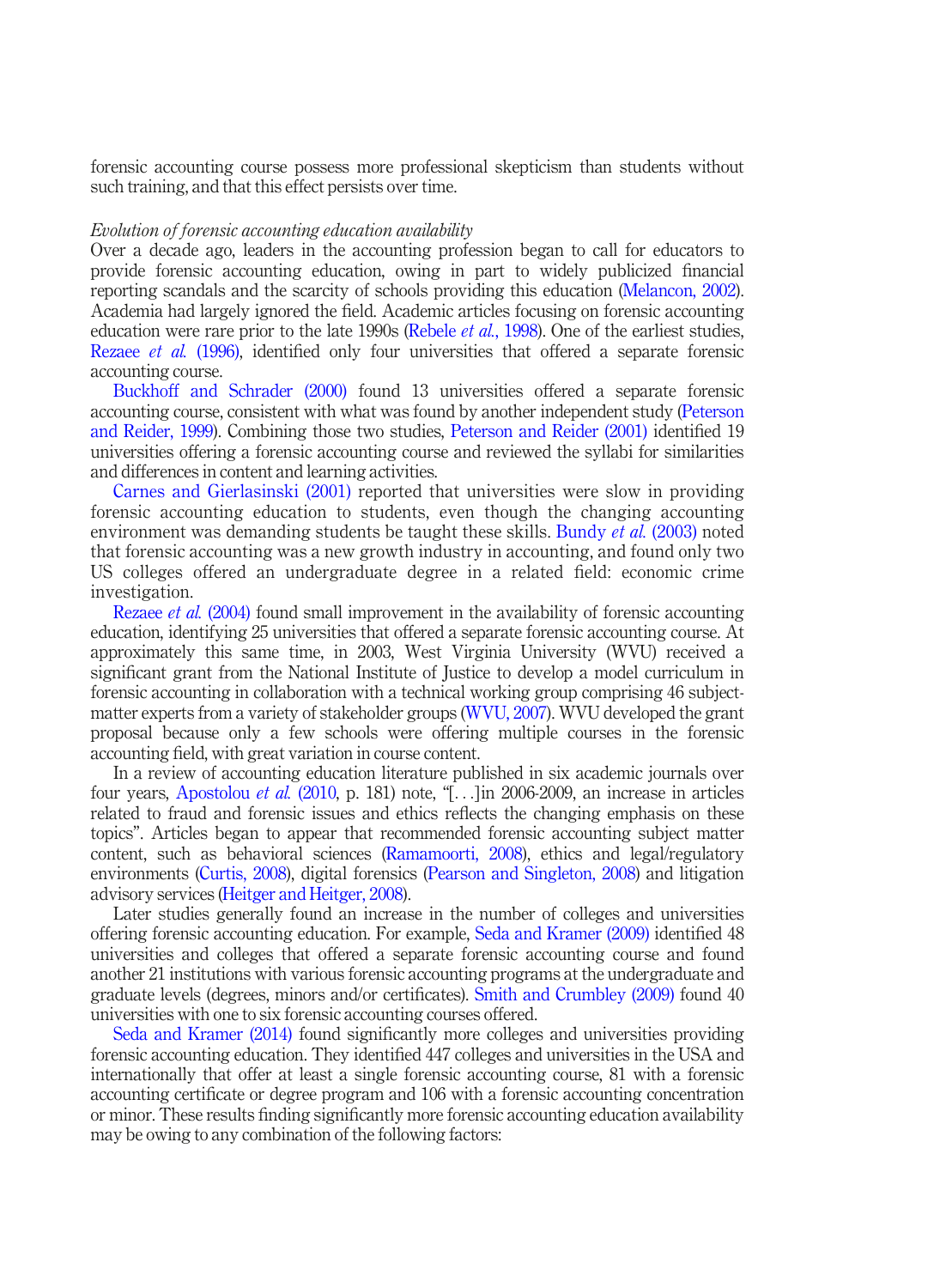- the research was conducted more recently;
- a sample was not taken, but rather, all universities and colleges listed in two fairly comprehensive sources were researched; and
- the study did not limit itself to the USA, but focused on international forensic accounting education.

Published research clearly shows a significant increase in the availability of forensic accounting education during the past two decades.

### Views of forensic accounting education stakeholders

A body of literature exists that focuses, instead, on the views of various stakeholders in forensic accounting education, such as certified public accountants (CPAs), certified fraud examiners (CFEs), users of forensic accounting services and academicians.

[Rezaee](#page-16-8) *et al.* (2004) surveyed academicians and CPAs to determine their perceived benefits of providing forensic accounting education. While both groups agreed forensic accounting education can prepare students to engage in fraud examination, the groups differed in their opinions on whether forensic accounting education prepares students to engage in two other major forensic accounting areas: litigation support consulting and expert witnessing.

[Meservy](#page-15-13) et al. (2006) surveyed CFEs and found they identified several critical forensic accounting skills that were not being taught in accounting programs: interrogation and interviewing skills, evidence sources, fraudulent financial statement schemes, criminology, computer/internet fraud techniques or skills and people/human relations skills.

[DiGabriele \(2008\)](#page-15-14) surveyed forensic accounting practitioners, accounting academics and users of forensic accounting services for views on relevant skills needed by forensic accountants. He found that respondents believe a forensic accountant should possess skills in critical thinking, unstructured problem-solving, investigative flexibility, analytical proficiency, oral and written communication and deductive analysis. In addition, respondents also considered legal knowledge and the ability to maintain composure to be important.

Davis et al. [\(2009\)](#page-15-15) surveyed academics, attorneys and CPAs to determine the characteristics and skills needed by forensic accountants. They found analytical skills are the foremost trait, but the forensic accountant also needs to look beyond the analytical details and see the big picture. In addition, communication skills, the ability to simplify a complex issue and the ability to present opinions in a legal setting are also critical skills.

[McMullan and Sanchez \(2010\)](#page-15-16) surveyed forensic professionals for their perceptions of the characteristics, skills and education necessary for forensic accountants. The ability ranked as most important is analytical skills, followed by expertise in basic accounting, problemsolving and data analysis. The most important characteristics are persistence, skepticism, puzzle skills and people skills.

Thus, the available research finds no dispute regarding the need to offer forensic accounting education. However, despite the fact that there has been dramatic growth in the availability of this education, there have been no current studies on views of practitioners and educators regarding forensic accounting education. Consequently, this paper conducts a survey to determine current views on a variety of forensic accounting education issues among practitioners and academicians.

#### Research method

A total of 740 accounting academicians who primarily teach forensic accounting and/or auditing were randomly selected from the Hasselback Accounting Faculty Directory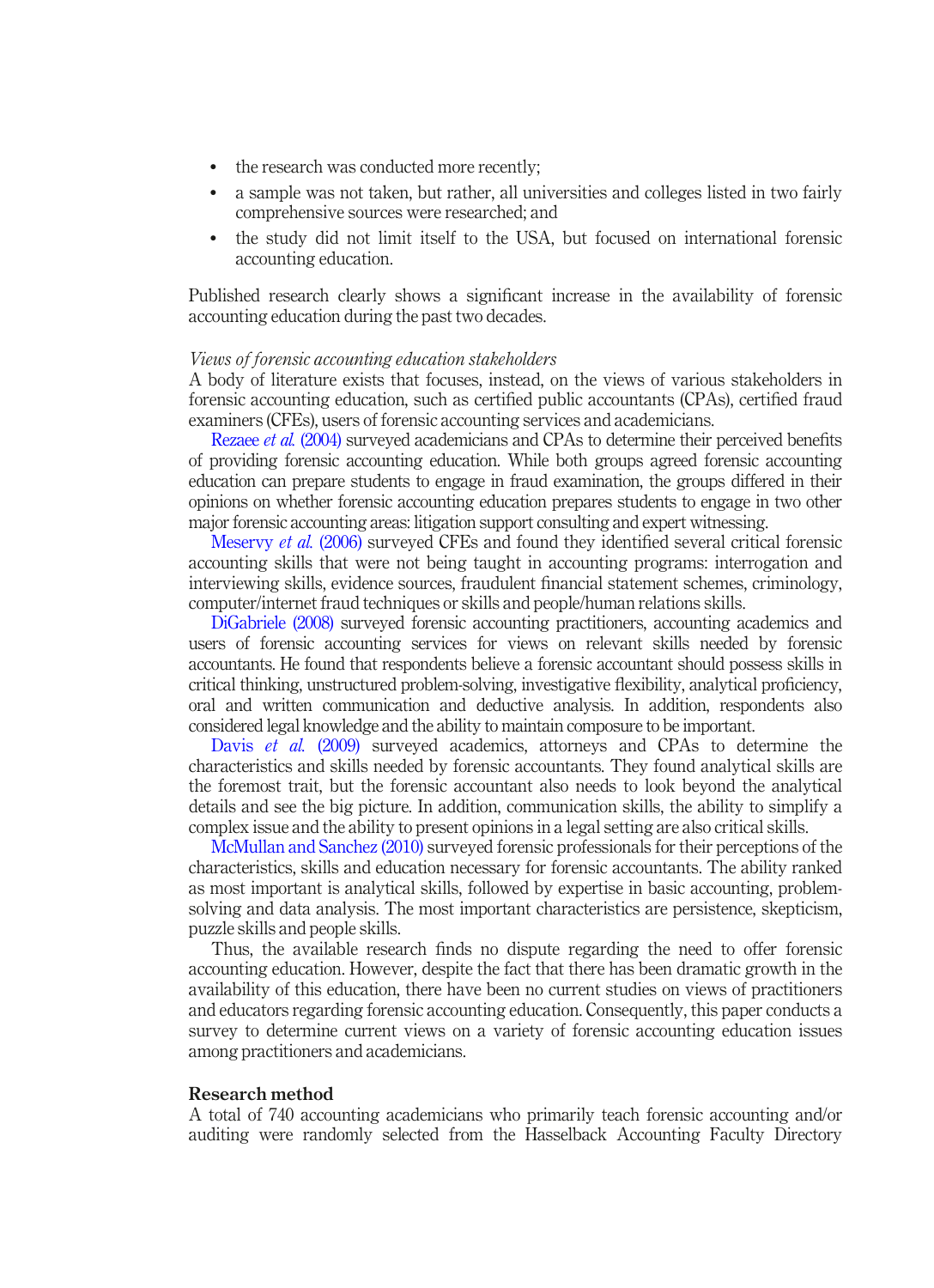[\(Hasselback, 2015\)](#page-15-17) to complete an online survey of 11 questions relating to forensic accounting education. In addition, this paper surveyed 40 practitioners attending a forensic accounting training seminar and asked them to complete a slightly shorter online questionnaire of nine questions. To improve the response rate, an e-mail was sent containing the survey link and the research objectives, while assuring confidentiality of individual responses. In addition to agreeing to share a summary of findings, the e-mail gave the approximate time needed to complete the questionnaire, and offered the opportunity to enter a drawing for one of five \$50 Amazon gift cards. Finally, a second e-mail reminder was sent approximately two weeks later.

Further, while the topic of forensic accounting education is broad, the survey limited the number of questions to encourage a higher response rate. Questions were selected after a review of the literature previously discussed, in addition to a review of current forensic accounting textbooks ([Crumbley](#page-15-18) *et al.*, 2013; [Hopwood](#page-15-19) *et al.*, 2012).

The survey instrument was pilot-tested by sending it to a few academic colleagues to review. Their suggestions were incorporated into the final questionnaire, which primarily related to wording and organization.

Demographics and response rates are shown in [Table I](#page-5-0). While the response rate from academicians is lower than what might be desired, it is consistent with prior studies ([Seda](#page-16-13) [and Kramer, 2008;](#page-16-13) [Rezaee](#page-16-8) et al., 2004; [DiGabriele, 2008](#page-15-14)). To test for a nonresponse bias, earlier responses were compared to later responses and no significant differences were noted.

# Results

# Statistical analysis

A univariate analysis was conducted where the response distributions were examined. The answers for most questions are five-level scale variables, so for the comparison analysis of the means, they could be potentially treated in several ways: proportional odds (chi-square test), continuous scale (t-test) and categorical (chi-square). However, for the ordered categories and an unbalanced sample, a nonparametric Kruskal–Wallis test has a better power. A multiple comparison adjustment was also applied to account for the fact that this paper was conducting multiple tests for the same group. The Holm adjustment ([Holm, 1979](#page-15-20); [Shaffer, 1995\)](#page-16-14), which is similar to the Bonferroni adjustment but is uniformly more powerful, was used. A sensitivity analysis comparing the test results from the different methods was conducted, and while the actual values slightly differ, the overall significance remains robust.

<span id="page-5-0"></span>

| Number of surveys and<br>demographics                                        | Academicians                                                                 |                                                              | <b>Practitioners</b>                                                                   |                                              |                                        |
|------------------------------------------------------------------------------|------------------------------------------------------------------------------|--------------------------------------------------------------|----------------------------------------------------------------------------------------|----------------------------------------------|----------------------------------------|
| Surveys<br>Responses (rate)                                                  | 740<br>$103(14\%)$                                                           |                                                              | 40<br>26(65%)                                                                          |                                              |                                        |
| Job title<br>$\frac{6}{6}$ rounded)                                          | <b>Full Professor</b><br>Associate Professor<br>Assistant Professor<br>Other | 39(38%)<br>$17(16\%)$<br>$16(16\%)$<br>19(18%)<br>$12(12\%)$ | Fraud Investigator<br>Internal Auditor<br>Law Enforcement<br>Controller<br>No response | 9(35%)<br>9(35%)<br>2(7%)<br>1(4%)<br>5(19%) |                                        |
| Location $(\%)$<br>Average number of years of forensic accounting experience | No response<br>USA<br>Other countries                                        | $93(90\%)$<br>$10(10\%)$                                     | USA<br>Other countries                                                                 | $26(100\%)$<br>19.4 years                    | Table I.<br>Demographic<br>information |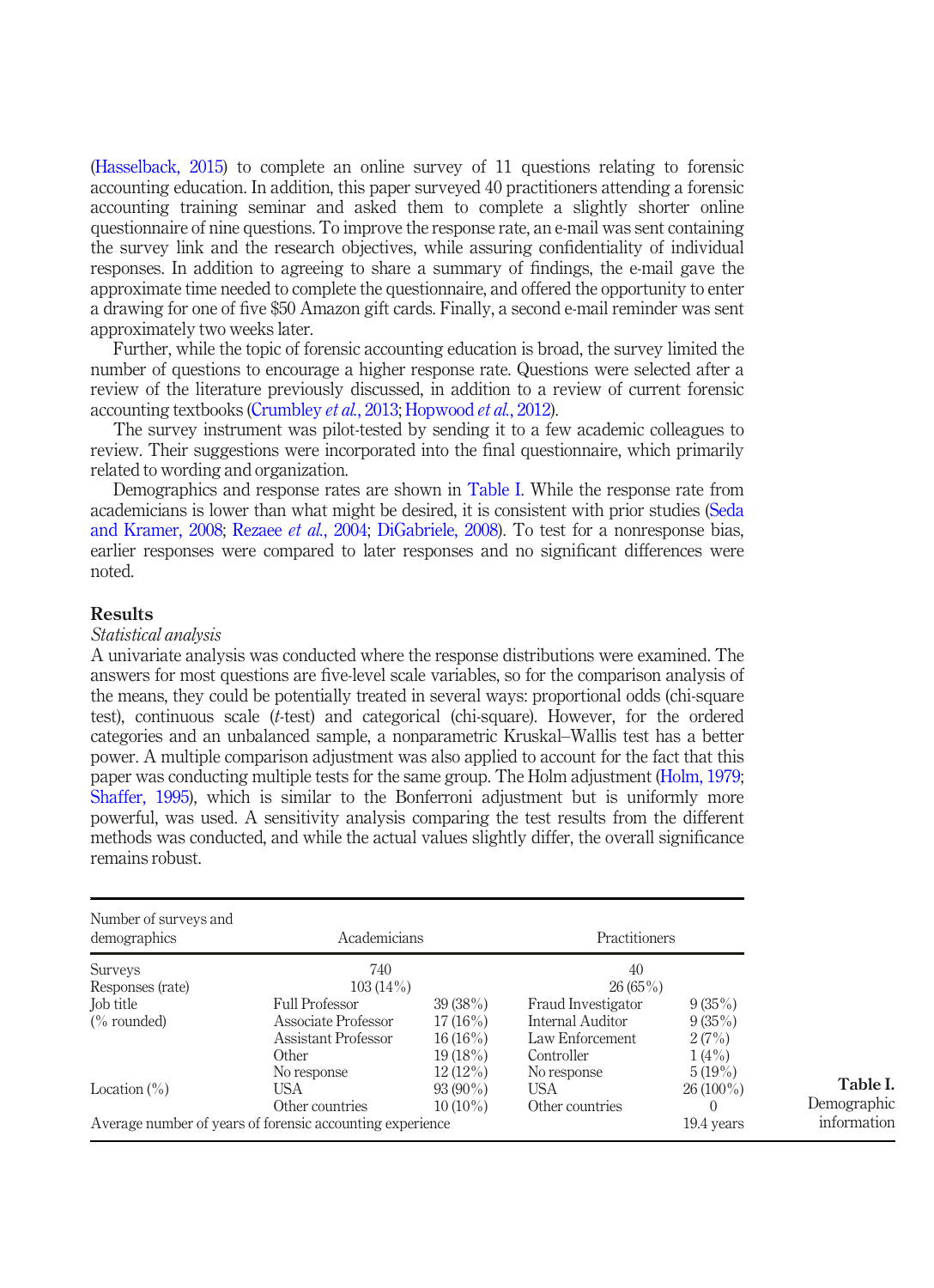# Expected demand for forensic accounting services

[Table II](#page-6-0) presents the results of the respondents' views on future demand for three major areas of forensic accounting services (litigation support, expert witnessing and fraud examination).

A large majority of both practitioners and educators expect demand to increase for those services within the next five years. The only significant difference between groups is for fraud examination services, where a larger percentage of practitioners expect increased demand. This difference may be owing to the fact that the practitioners are working in the field and undoubtedly run into fraud cases more often than educators, thus affecting their perception. None of the practitioners expects demand to decrease in any of the three areas.

At the end of the survey, respondents were invited to include any open-ended comments pertaining to any of the questions. Underscoring these results of expecting increased demand, a representative practitioner comment follows:

Our office has over 2,000 cases in litigation support. We provide reports to law firms in divorce and other court cases involving business valuation and finding hidden assets.

# A representative educator comment is:

All you need to do is open your local paper each day to be reminded how important it is for students to be aware of, and trained in, the field of forensic accounting. The number of frauds that occur on a daily basis is alarming – and getting worse every day. From the large investment frauds to smaller embezzlement frauds, victims are screaming for help. The accounting professional - trained in the area of forensics – can be an invaluable asset to all areas of society.

#### Forensic accounting curriculum placement

Respondents were asked for their opinion on how forensic accounting should be integrated into the curriculum, and results are shown in [Table III](#page-7-0).

The rankings are identical, with both groups agreeing that a separate course is the most ideal manner by which forensic accounting education should be offered. Not all respondents felt that way, however, as indicated by this educator's comment:

I believe a course that incorporates most forensic accounting topics into auditing classes make more sense. I think of this as a necessary part of every auditor's education, not as something extra or separate.

Not one person in either group believed forensic accounting should not be offered at all. A larger percentage of practitioners thought a separate forensic accounting concentration, major, minor or certificate should be available; forensic accounting should be integrated throughout the accounting curriculum; or a specific master's degree should be offered.

<span id="page-6-0"></span>

|                                                                                                                         | Expected demand for<br>forensic accounting services Educators Practitioners Educators Practitioners Educators Practitioners                                                                            |                                                                        | Litigation support                                                  |                                                                        | Expert witnessing                                                    |                                                                        | Fraud examination                                                 |
|-------------------------------------------------------------------------------------------------------------------------|--------------------------------------------------------------------------------------------------------------------------------------------------------------------------------------------------------|------------------------------------------------------------------------|---------------------------------------------------------------------|------------------------------------------------------------------------|----------------------------------------------------------------------|------------------------------------------------------------------------|-------------------------------------------------------------------|
| Table II.<br>Expected demand for<br>different types of<br>forensic accounting<br>services within the<br>next five years | Increased demand<br>No change in demand<br>Decreased demand<br>Not sure<br>Total<br><b>Notes:</b> <i>p</i> -value = 0.24; <i>p</i> -value = 0.22; <i>p</i> -value = 0.049**; significant at $p < 0.05$ | 75 (72.8%)<br>$19(18.5\%)$<br>$1(0.9\%)$<br>$8(7.8\%)$<br>$103(100\%)$ | $22(84.6\%)$<br>$2(7.7\%)$<br>$0(0\%)$<br>$2(7.7\%)$<br>$26(100\%)$ | $67(65.1\%)$<br>$27(26.2\%)$<br>$1(0.9\%)$<br>8 (7.8%)<br>$103(100\%)$ | $22(84.6\%)$<br>$3(11.5\%)$<br>$0(0\%)$<br>$1(3.9\%)$<br>$26(100\%)$ | 78 (75.7%)<br>$19(18.5\%)$<br>$2(1.9\%)$<br>$4(3.9\%)$<br>$103(100\%)$ | $25(96.1\%)$<br>$1(3.9\%)$<br>$0(0\%)$<br>$0(0\%)$<br>$26(100\%)$ |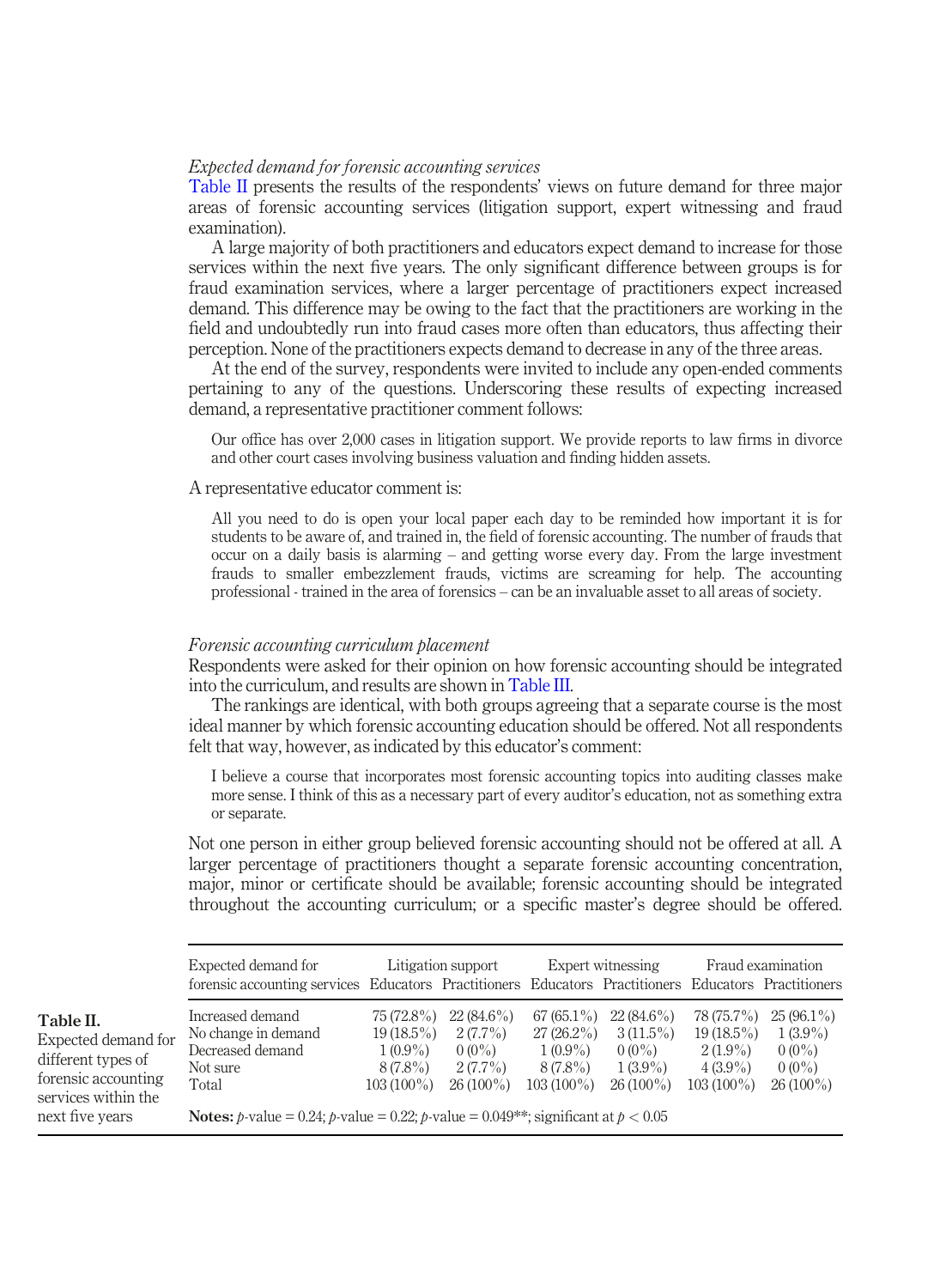Perhaps educators are more aware of resource constraints in academia, whereas practitioners may be more mindful of the need for forensic accounting education based on what they see in the field.

Survey participants were asked their opinion on whether forensic accounting education (as a separate course or as a concentration, major, minor or certificate) should be offered at the graduate level, undergraduate level, both or as postgraduate/continuing adult studies. As shown in [Table IV,](#page-7-1) the majority of both groups agree that forensic accounting education should not be limited to one level, but should be offered at both the graduate and undergraduate levels. The greatest disparity in opinions was that practitioners are less likely than educators to believe forensic accounting education should be offered at only the graduate level. This difference might indicate that practitioners desire forensic accounting education to be available to as many students as possible, not only to graduate students.

#### Obstacles to providing forensic accounting education

Participants were asked to indicate to what degree they believe certain factors are obstacles to providing forensic accounting education. Responses were ranked on a five-point Likert scale, and are presented in [Table V](#page-8-0).

Educators view lack of room in the accounting curriculum, lack of qualified faculty to teach forensic accounting courses and lack of administrative/financial support as the greatest obstacles, respectively.

Practitioners, while also viewing lack of room in the accounting curriculum as a perceived obstacle, did not consider it to be as much of an obstacle. The greatest significant difference was the perceived obstacle of lack of proper fit in accounting, with educators

| Options for forensic accounting in the curriculum   | <b>Educators</b> | Rank | Practitioners | Rank |
|-----------------------------------------------------|------------------|------|---------------|------|
| Separate course                                     | $91(88.3\%)$     |      | $19(73.1\%)$  |      |
| Separate concentration, major, minor or certificate | $58(56.3\%)$     | 2    | $18(69.2\%)$  | 2    |
| Integrate throughout the accounting curriculum      | $31(30.1\%)$     | 3    | $16(61.5\%)$  | 3    |
| Specific master's program                           | $30(29.1\%)$     | 4    | $10(38.5\%)$  | 4    |
| Specific doctorate program                          | $9(8.7\%)$       | 5    | $2(7.7\%)$    | 5    |
| Do not cover forensic accounting at all             | $0(0.0\%)$       | 6    | $0(0.0\%)$    | 6    |
| Total responses                                     | $219*$           |      | $65*$         |      |

Table III.

<span id="page-7-1"></span><span id="page-7-0"></span>Opinions on how forensic accounting should be integrated into the curriculum

Notes:  $*Total$  > number of respondents ( $n = 103$  for educators,  $n = 26$  for practitioners) because respondents were allowed to select as many responses as they believed applied

| Preferred level of forensic accounting education                                                                                                                                             | <b>Educators</b>                                                     | Rank | Practitioners                                                     | Rank |                                                                                              |
|----------------------------------------------------------------------------------------------------------------------------------------------------------------------------------------------|----------------------------------------------------------------------|------|-------------------------------------------------------------------|------|----------------------------------------------------------------------------------------------|
| Both undergraduate and graduate levels<br>Graduate<br>Post graduate or continuing adult studies<br>Undergraduate<br>Total responses                                                          | $62(60.2\%)$<br>$27(26.2\%)$<br>$20(19.4\%)$<br>$9(8.7\%)$<br>$118*$ | 2    | $21(80.8\%)$<br>$2(7.7\%)$<br>$5(19.2\%)$<br>$3(11.5\%)$<br>$31*$ |      | Table IV.<br>Opinions on<br>preferred level of<br>separate course or<br>concentration/major/ |
| <b>Notes:</b> *Total > number of respondents ( $n = 103$ for educators, $n = 26$ for practitioners) because<br>respondents were allowed to select as many responses as they believed applied |                                                                      |      |                                                                   |      | minor/certificate in<br>forensic accounting                                                  |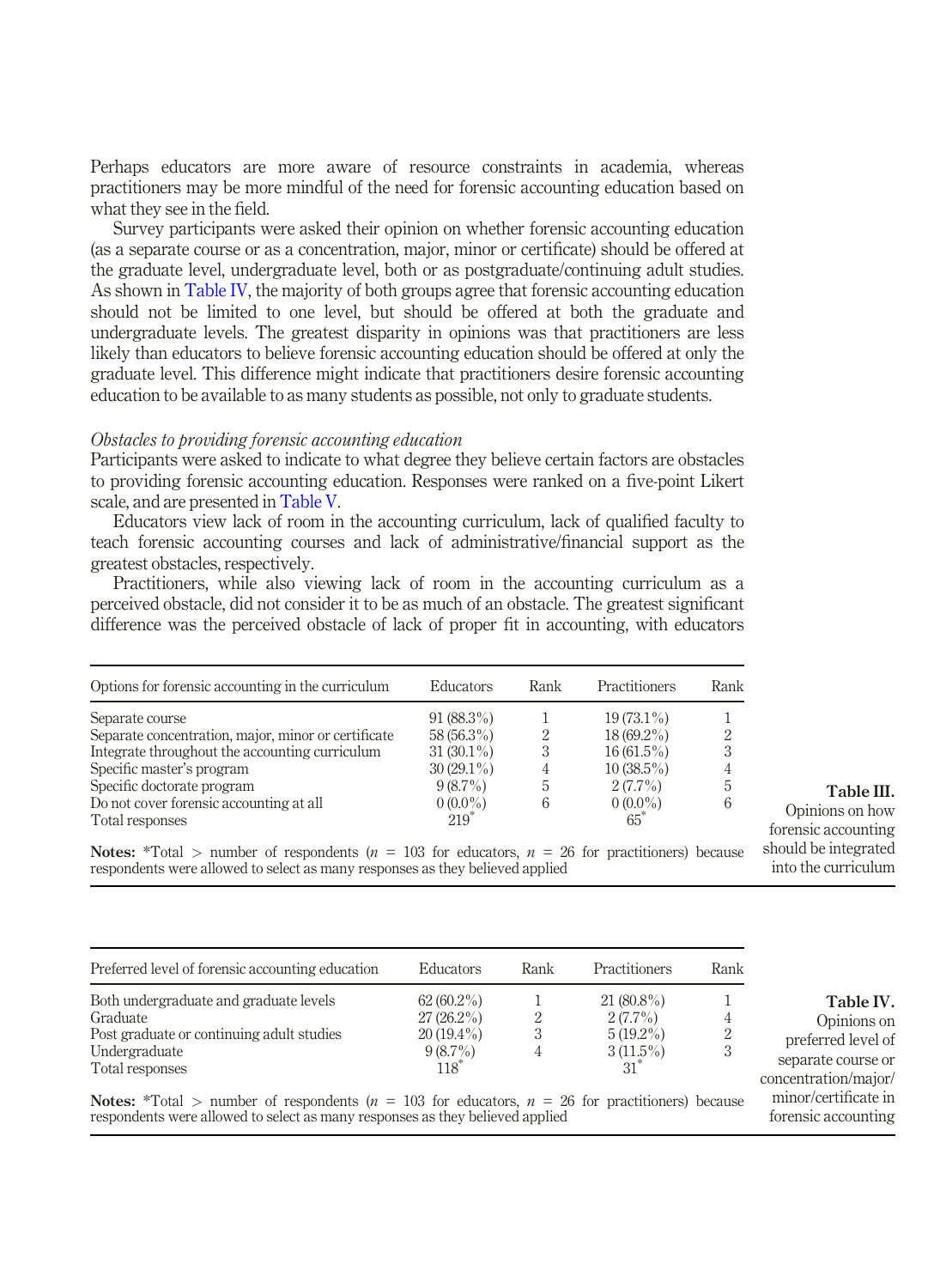disagreeing more strongly. This finding may indicate that practitioners more readily view forensic accounting as a multidisciplinary field that could also be taught in departments other than accounting, such as criminal justice.

Both groups disagreed that lack of career opportunities or lack of student interest in forensic accounting are obstacles. A representative educator comment follows:

The single biggest challenge in the eyes of some students is that it is difficult to get a forensic accounting position right out of school. Most firms require two or three years of auditing to prepare a student for the world of forensic accounting practice and that is a long time for young people. Nonetheless, most students understand that is the normal career path and their chances for a forensic accounting career are greatly enhanced with a strong forensic accounting background from college.

Overall, the results suggest that the primary obstacles facing delivery of forensic accounting education are internal constraints (i.e. faculty, administration, curriculum structure), and not because of a perceived lack of demand in the marketplace or by students. Underscoring the importance of internal constraints, a representative educator comment follows:

The other business areas have been threatened by establishing a forensic accounting program. The program wasn't promoted properly, and the usual and incorrect mindset requires Ph.D. teachers in lieu of practitioners. All of this resulted in my program being terminated after three years.

#### Forensic accounting education content

<span id="page-8-0"></span>Table V. Opinions on obstacles to including forensic accounting in the accounting curriculum

Respondents were asked to give their opinion on the importance of 14 different content areas in forensic accounting, using a five-point Likert scale. Results are presented in [Table VI](#page-9-0), listing the topics in order of their mean response rankings by educators, from most to least important.

Given that the mean responses for all content areas are less than 3, both groups agreed that all 14 topics were important, although the rankings varied. Highly significant differences existed between the groups' views on the importance of including coverage of cybercrime and security, interviewing and interrogations and digital forensics, with practitioners considering those topics to be more important than educators. Emphasizing this finding, representative practitioner comments follow:

Fraud is always increasing and detection is getting more difficult with the change of technology. It is very important to increase awareness and strengthen the forensic accounting knowledge of students entering the field of accounting, and such education should be mandatory including interviewing/interrogating skills, which are extremely important.

| Perceived obstacle                                                                                                                                           |                 |             | Educators |       | Practitioners |        |       |  |
|--------------------------------------------------------------------------------------------------------------------------------------------------------------|-----------------|-------------|-----------|-------|---------------|--------|-------|--|
| Lack of                                                                                                                                                      | <i>b</i> -value | Mean (rank) | Median    | SD.   | Mean (rank)   | Median | SD    |  |
| Room in curriculum                                                                                                                                           | $0.017*$        | 2.31(1)     | 2.0       | 1.146 | 2.85(3)       | 3.0    | 0.881 |  |
| Qualified faculty                                                                                                                                            | 0.99            | 2.37(2)     | 2.0       | 1.155 | 2.38(2)       | 2.0    | 1.203 |  |
| Administrative/financial support                                                                                                                             | 0.99            | 2.63(3)     | 2.0       | 1.336 | 2.23(1)       | 2.0    | 0.765 |  |
| Sufficient pedagogical materials                                                                                                                             | 0.99            | 3.17(4)     | 3.0       | 1.336 | 2.85(3)       | 3.0    | 1.008 |  |
| Career opportunities                                                                                                                                         | 0.99            | 4.01(5)     | 4.0       | 1.217 | 4.00(7)       | 4.0    | 1.020 |  |
| Student interest                                                                                                                                             | 0.13            | 4.07(6)     | 5.0       | 1.231 | 3.54(6)       | 4.0    | 1.104 |  |
| Proper fit in accounting                                                                                                                                     | $0.008**$       | 4.12(7)     | 5.0       | 1.163 | 3.38(5)       | 4.0    | 1.169 |  |
| <b>Notes:</b> 1 = strongly agree this is an obstacle; 3 = neutral; 5 = strongly disagree; *significant at $p < 0.05$ ;<br>**highly significant at $p < 0.01$ |                 |             |           |       |               |        |       |  |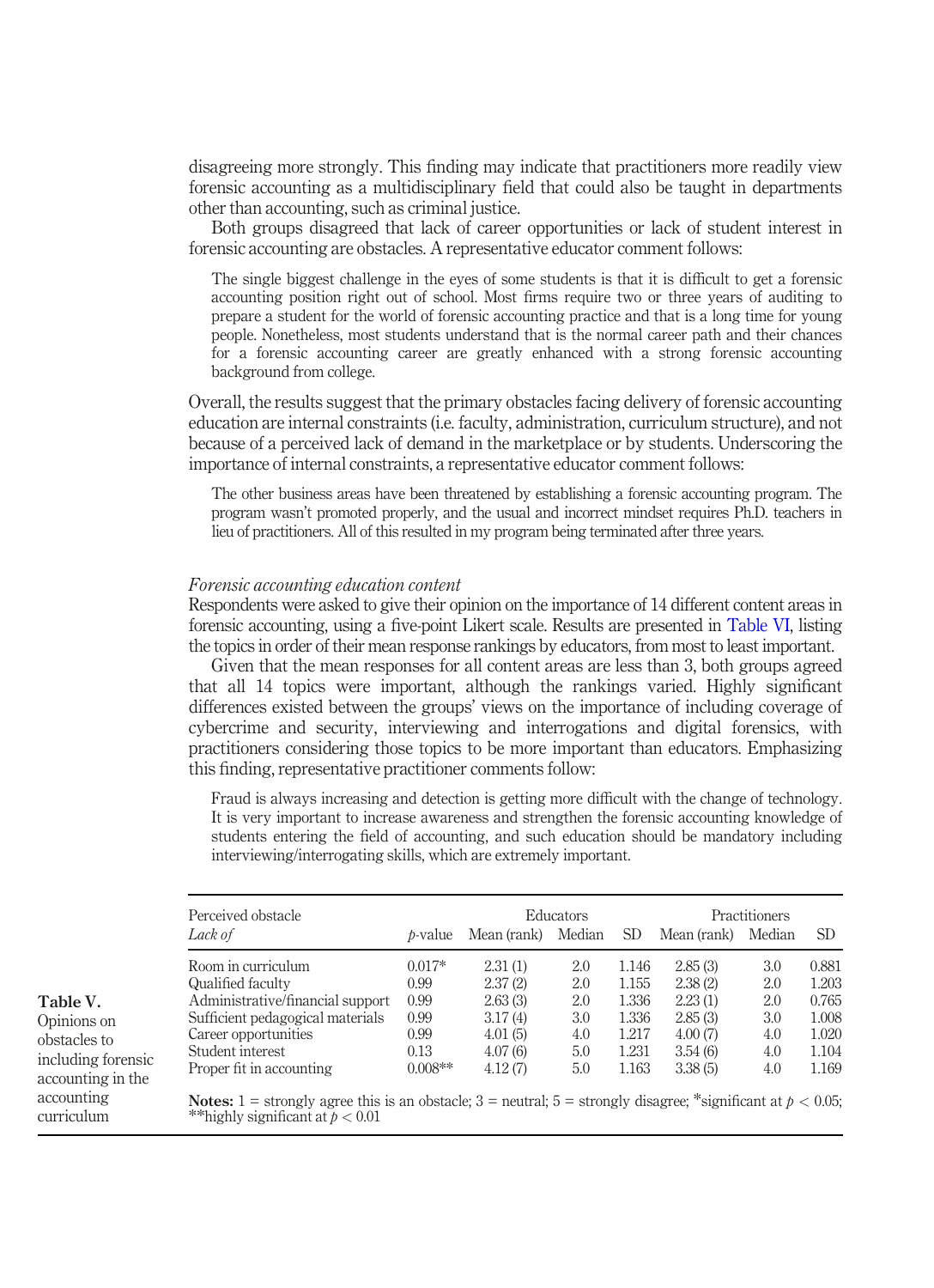|                                                                                                                  |                                    |                    | Educators |                 |             | Practitioners |       |
|------------------------------------------------------------------------------------------------------------------|------------------------------------|--------------------|-----------|-----------------|-------------|---------------|-------|
| Content area                                                                                                     | $b-value$                          | Mean (rank) Median |           | SD <sub>1</sub> | Mean (rank) | Median        | SD.   |
| Fraud detection methods                                                                                          | 0.99                               | 1.38(1)            | 1.0       | 0.856           | 1.15(2)     | 1.0           | 0.368 |
| Asset misappropriation                                                                                           | 0.99                               | 1.39(2)            | 1.0       | 0.883           | 1.31(8)     | 1.0           | 0.549 |
| Fraudulent financial statements                                                                                  |                                    |                    |           |                 |             |               |       |
| and analysis                                                                                                     | 0.71                               | 1.40(3)            | 1.0       | 0.790           | 1.15(2)     | 1.0           | 0.464 |
| Fraud prevention/deterrence                                                                                      | 0.49                               | 1.41(4)            | 1.0       | 0.873           | 1.08(1)     | 1.0           | 0.272 |
| Fraud investigation methods,                                                                                     |                                    |                    |           |                 |             |               |       |
| including the organization and                                                                                   |                                    |                    |           |                 |             |               |       |
| evaluation of evidence                                                                                           | 0.71                               | 1.51(5)            | 1.0       | 0.877           | 1.19(6)     | 1.0           | 0.402 |
| Corruption                                                                                                       | 0.70                               | 1.68(6)            | 1.0       | 0.934           | 1.31(8)     | 1.0           | 0.471 |
| Cybercrime and security                                                                                          | $0.0023***$                        | 1.78(7)            | 2.0       | 0.897           | 1.15(2)     | 1.0           | 0.368 |
| Data analytic software (e.g. IDEA)                                                                               | 0.71                               | 1.79(8)            | 2.0       | 0.828           | 1.50(10)    | 1.0           | 0.648 |
| Interviewing and interrogations                                                                                  | $4.5\mathrm{e}{\cdot3}^{\ast\ast}$ | 1.82(9)            | 2.0       | 0.894           | 1.15(2)     | 1.0           | 0.368 |
| Digital forensics                                                                                                | $4.1e-4***$                        | 1.94(10)           | 2.0       | 0.812           | 1.27(7)     | 1.0           | 0.452 |
| Criminology, the legal environment                                                                               |                                    |                    |           |                 |             |               |       |
| and ethical issues                                                                                               | 0.99                               | 2.00(11)           | 2.0       | 0.972           | 1.73(12)    | 2.0           | 0.667 |
| Valuation of losses and damages                                                                                  | 0.99                               | 2.05(12)           | 2.0       | 0.896           | 1.81(13)    | 2.0           | 0.694 |
| Forensic psychology, profiling and                                                                               |                                    |                    |           |                 |             |               |       |
| the fraud mindset                                                                                                | 0.49                               | 2.13(13)           | 2.0       | 0.968           | 1.65(11)    | 1.0           | 0.745 |
| Remediation and conflict                                                                                         |                                    |                    |           |                 |             |               |       |
| resolution                                                                                                       | 0.99                               | 2.52(14)           | 2.0       | 0.927           | 2.23(14)    | 2.0           | 0.908 |
| <b>Notes:</b> 1 = very important; 3 = average importance; 5 = not at all important; *significant at $p < 0.05$ ; |                                    |                    |           |                 |             |               |       |
| **highly significant at $p < 0.01$                                                                               |                                    |                    |           |                 |             |               |       |

<span id="page-9-0"></span>As the world continues to move toward a more electronic environment, the ability to commit fraud will continue to be more prevalent and the need for forensic accountants with forensic computer skills will continue to grow. Also, I highly recommend emphasis on developing interviewing skills in forensic accounting classes.

This view by practitioners that interviewing skills are critical in forensic accounting is consistent with [Buckhoff and Hansen](#page-14-8)'s (2002) experience that those who have the skills to effectively conduct interviews will be more successful in the forensic accounting field.

## Educators' current forensic accounting content

Next, only educators were asked to indicate the degree of coverage they give each of the aforementioned 14 topic areas in their forensic accounting courses. A five-point Likert scale was used, and results are presented in [Table VII](#page-10-0), along with the educators' opinion on the importance of the 14 topics reproduced from [Table VI](#page-9-0).

Highly significant differences between the relative importance and actual coverage educators give topics were found with the following five areas:

- (1) data analytic software;
- (2) cybercrime and security;
- (3) digital forensics;
- (4) valuation of losses and damages; and
- (5) remediation and conflict resolution.

These topics are out of mainstream accounting and require knowledge in specialized areas within the field of forensic accounting (e.g. expertise in computers or law) that the typical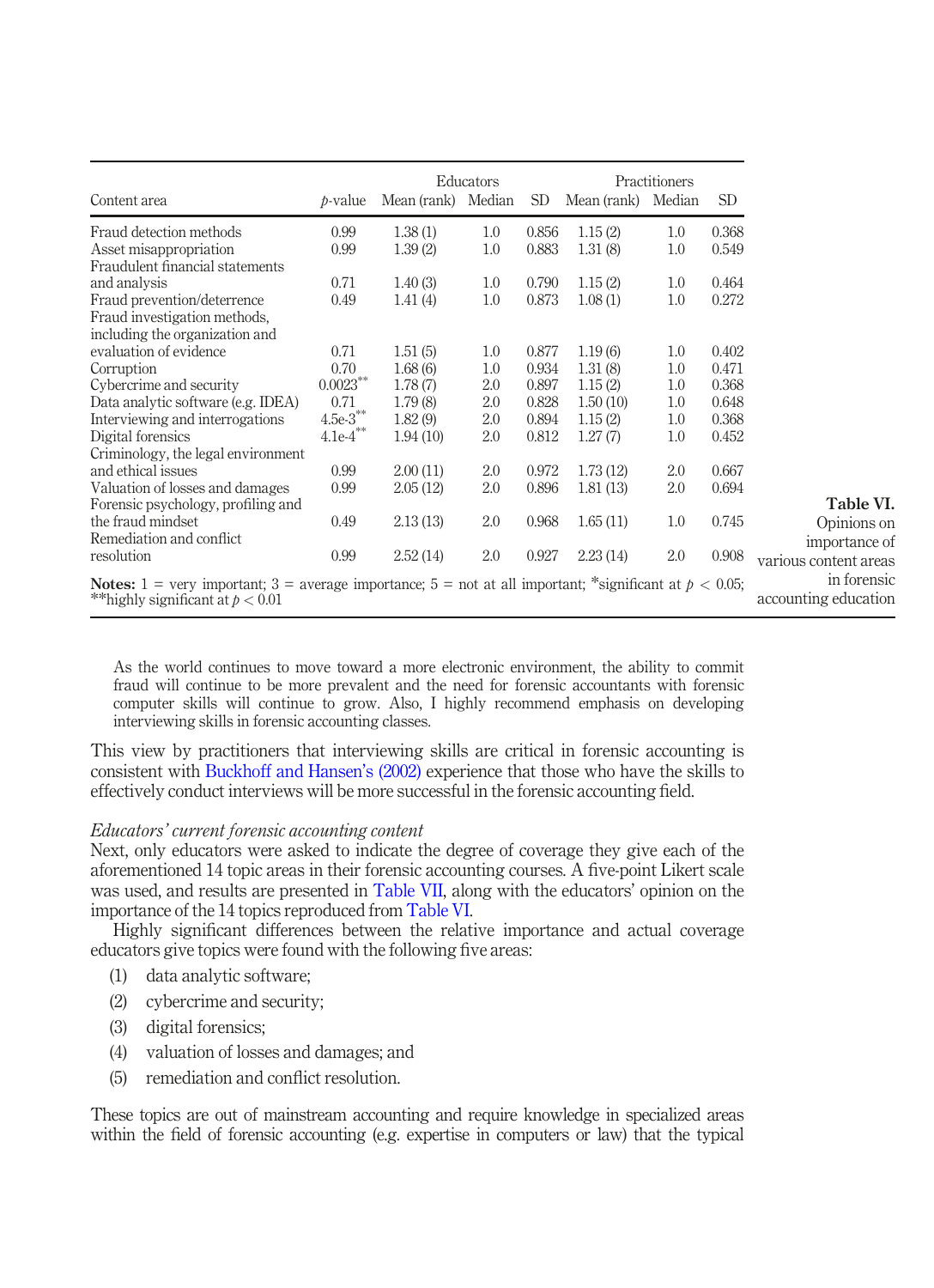|                                                              | Content area                                                                                                                                                                                                               | p-value                            | Educators' coverage of<br>content in their course(s)<br>Mean (rank) Median |                   | SD <sub>1</sub>         | Educators' opinion on<br>importance of content (from<br>Mean (rank) Median | Table VI <sup>a</sup> | SD.                     |
|--------------------------------------------------------------|----------------------------------------------------------------------------------------------------------------------------------------------------------------------------------------------------------------------------|------------------------------------|----------------------------------------------------------------------------|-------------------|-------------------------|----------------------------------------------------------------------------|-----------------------|-------------------------|
|                                                              | Fraud prevention/deterrence<br>Asset misappropriation<br>Fraudulent financial statements                                                                                                                                   | 0.76<br>0.70                       | 1.53(1)<br>1.58(2)                                                         | 1.0<br>1.0        | 0.951<br>1.016          | 1.41(4)<br>1.39(2)                                                         | 1.0<br>1.0            | 0.873<br>0.883          |
|                                                              | and analysis<br>Fraud detection methods<br>Fraud investigation methods,<br>including the organization and                                                                                                                  | 0.76<br>0.56                       | 1.60(3)<br>1.63(4)                                                         | 1.0<br>1.0        | 0.969<br>1.038          | 1.40(3)<br>1.38(1)                                                         | 1.0<br>1.0            | 0.790<br>0.856          |
|                                                              | evaluation of evidence<br>Corruption<br>Interviewing and interrogations                                                                                                                                                    | 0.37<br>0.32<br>0.37               | 1.90(5)<br>2.06(6)<br>2.22(7)                                              | 2.0<br>2.0<br>2.0 | 1.092<br>0.987<br>1.222 | 1.51(5)<br>1.68(6)<br>1.82(9)                                              | 1.0<br>1.0<br>2.0     | 0.877<br>0.934<br>0.894 |
|                                                              | Criminology, the legal environment<br>and ethical issues<br>Forensic psychology, profiling and                                                                                                                             | 0.48                               | 2.42(8)                                                                    | 2.0               | 1.241                   | 2.00(11)                                                                   | 2.0                   | 0.972                   |
|                                                              | the fraud mindset<br>Data analytic software (e.g. IDEA)<br>Cybercrime and security                                                                                                                                         | 0.32<br>$1.8e-05**$<br>$3.4e-06**$ | 2.65(9)<br>2.79(10)<br>2.85(11)                                            | 2.0<br>3.0<br>3.0 | 1.169<br>1.386<br>1.336 | 2.13(13)<br>1.79(8)<br>1.78(7)                                             | 2.0<br>2.0<br>2.0     | 0.968<br>0.828<br>0.897 |
| Table VII.<br>Degree of coverage of<br>various content areas | Digital forensics<br>Valuation of losses and damages<br>Remediation and conflict                                                                                                                                           | $2.7e-07**$<br>$1.2e-06**$         | 3.04(12)<br>3.19(13)                                                       | 3.0<br>3.0        | 1.413<br>1.484          | 1.94(10)<br>2.05(12)                                                       | 2.0<br>2.0            | 0.812<br>0.896          |
| in respondents'<br>forensic accounting<br>courses            | resolution<br><b>Notes:</b> 1 = strongly covered; 3 = average coverage; 5 = not covered; $^{\circ}$ (1 = very important; 3 = average<br>importance; $5 = \text{not at all important}$ ; **highly significant at $p < 0.01$ | $1.6e-07**$                        | 3.62(14)                                                                   | 4.0               | 1.312                   | 2.52(14)                                                                   | 2.0                   | 0.927                   |

<span id="page-10-0"></span>accounting professor probably does not possess, which supports the earlier finding that lack of qualified faculty is one of the perceived obstacles to providing forensic accounting education.

The educator respondents, however, overwhelmingly indicated that the forensic accounting course(s) at their institution has been favorably received (87 of the 93 responses, or 93.5 per cent; there were 10 nonresponses). Only six instructors replied that the course had not been favorably received, and these respondents typically suggested that lack of resources was a problem, as follows:

I wish I could say that inclusion of forensic courses has been mostly favorable. Some faculty object because resources are scarce.

Representative educator comments with positive experiences follow:

Fraud Examination/Forensic Accounting has been a great addition to our curriculum! We are getting ready to roll out a second/advanced course next fall.

Our forensic accounting course is one of the most popular courses we offer.

# Teaching techniques with forensic accounting

Respondents were asked to give their opinions on the importance of various manners to teach forensic accounting. Practitioners were included because they have experience from which to draw their conclusions. Results are presented in [Table VIII](#page-11-0), in ranked order by the educators' mean responses.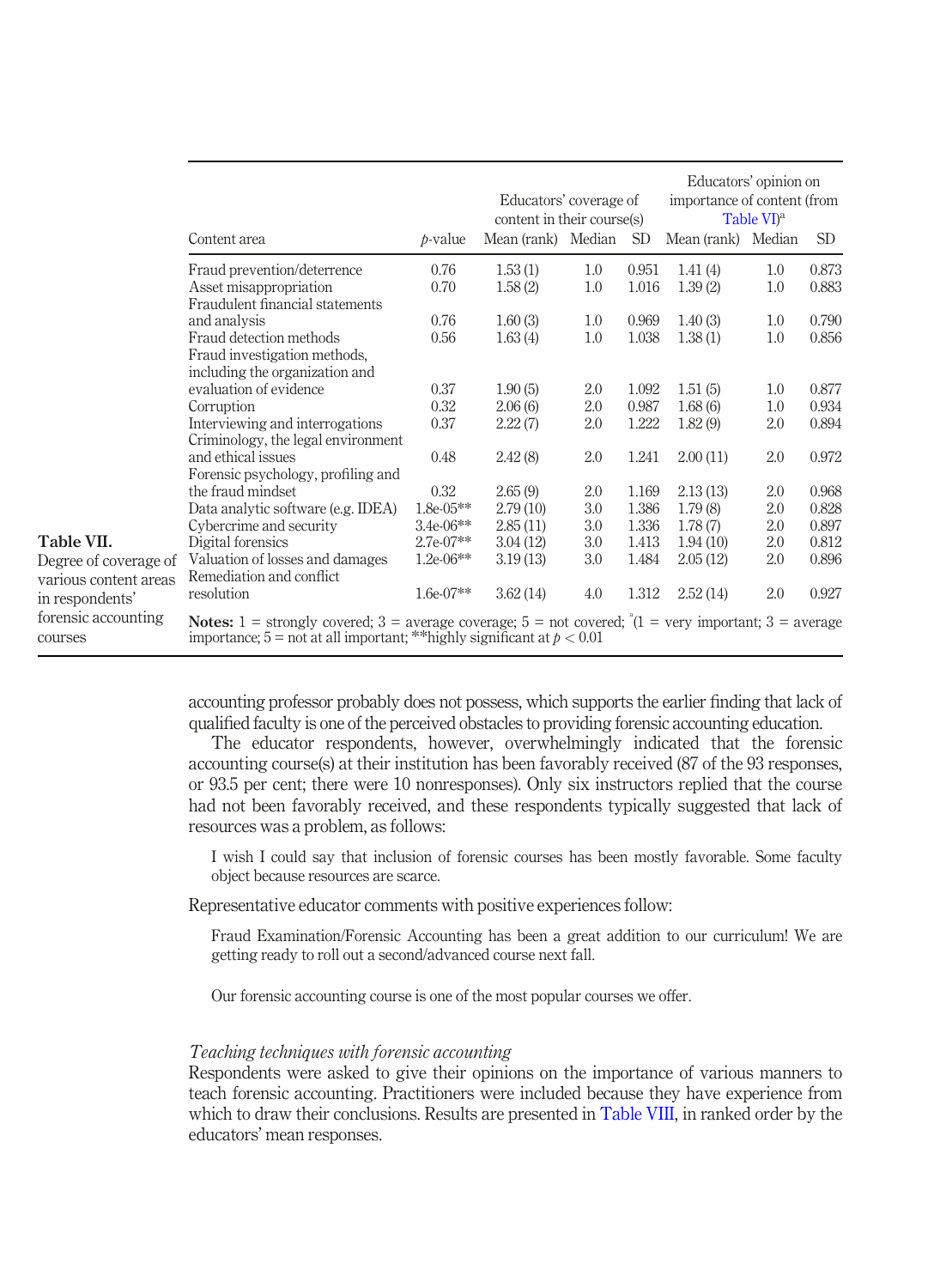|                                                                                                                                                        |                        |             | Educators |           |             | Practitioners |       |                                  |
|--------------------------------------------------------------------------------------------------------------------------------------------------------|------------------------|-------------|-----------|-----------|-------------|---------------|-------|----------------------------------|
| Teaching technique                                                                                                                                     | $b-value$              | Mean (rank) | Median    | <b>SD</b> | Mean (rank) | Median        | SD.   |                                  |
| Case studies                                                                                                                                           | 0.99                   | 1.45(1)     | 1.0       | 0.879     | 1.23(1)     | 1.0           | 0.430 |                                  |
| Problem-based learning cases and                                                                                                                       |                        |             |           |           |             |               |       |                                  |
| simulations                                                                                                                                            | 0.99                   | 1.66(2)     | 1.0       | 1.077     | 1.31(2)     | 1.0           | 0.471 |                                  |
| Student research projects and                                                                                                                          |                        |             |           |           |             |               |       |                                  |
| presentations                                                                                                                                          | 0.99                   | 2.08(3)     | 2.0       | 1.208     | 1.81(9)     | 2.0           | 0.749 |                                  |
| Textbook and supplemental                                                                                                                              |                        |             |           |           |             |               |       |                                  |
| resources (e.g. test bank)                                                                                                                             | 0.99                   | 2.09(4)     | 2.0       | 1.210     | 1.73(8)     | 2.0           | 0.724 |                                  |
| Guest lecturers                                                                                                                                        | 0.10                   | 2.10(5)     | 2.0       | 1.227     | 1.42(4)     | 1.0           | 0.578 |                                  |
| Videos                                                                                                                                                 | 0.99                   | 2.16(6)     | 2.0       | 1.217     | 1.85(11)    | 2.0           | 0.967 |                                  |
| Self-developed materials                                                                                                                               | 0.99                   | 2.34(7)     | 2.0       | 1.195     | 2.35(16)    | 3.0           | 1.018 |                                  |
| Data analytic software (e.g. IDEA)                                                                                                                     | $4.2e-3$ **            | 2.52(8)     | 2.0       | 1.294     | 1.46(6)     | 1.0           | 0.647 |                                  |
| Role-playing scenarios                                                                                                                                 | $1.4e-2$ <sup>*</sup>  | 2.73(9)     | 2.0       | 1.283     | 1.81(9)     | 2.0           | 0.895 |                                  |
| Digital forensic software (e.g. Data                                                                                                                   |                        |             |           |           |             |               |       |                                  |
| Recovery)                                                                                                                                              | $2.4e-7***$            | 3.06(10)    | 3.0       | 1.246     | 1.38(3)     | 1.0           | 0.571 |                                  |
| Internships                                                                                                                                            | $6.1e-6***$            | 3.07(11)    | 3.0       | 1.444     | 1.42(4)     | 1.0           | 0.578 |                                  |
| Co-teaching                                                                                                                                            | $8.3e-4$ <sup>**</sup> | 3.43(12)    | 4.0       | 1.440     | 2.04(13)    | 2.0           | 0.958 | Table VIII.                      |
| Service learning activities                                                                                                                            | $4.3e-5$ **            | 3.49(13)    | 4.0       | 1.294     | 2.08(14)    | 2.0           | 0.744 | Opinions on                      |
| Field trips                                                                                                                                            | $7.5e-4$ **            | 3.55(14)    | 4.0       | 1.279     | 2.31(15)    | 2.0           | 1.050 | importance of                    |
| Computer forensics lab                                                                                                                                 | $4.1e-7***$            | 3.60(15)    | 4.0       | 1.371     | 1.54(7)     | 1.0           | 0.811 | various teaching                 |
| Moot court activities                                                                                                                                  | $2.9e-5$ **            | 3.60(15)    | 4.0       | 1.428     | 2.00(12)    | 2.0           | 0.800 | techniques for                   |
| <b>Notes:</b> 1 = very important; 3 = average importance; 5 = not at all important; *significant at $p < 0.05$ ;<br>**highly significant at $p < 0.01$ |                        |             |           |           |             |               |       | forensic accounting<br>education |

<span id="page-11-0"></span>A five-point Likert scale, where a "3" signifies "average importance" was used. Because the practitioners' mean responses for all 16 teaching techniques are less than 3, the results show that the practitioners believe all techniques are important, unlike the educators.

Statistically significant differences between the groups were found with the following nine techniques: role-playing scenarios, data analytic software, digital forensic software, internships, co-teaching, service learning activities, field trips, computer forensics lab and moot court activities. The practitioners consider these nine techniques to be more important than the educators, suggesting that, in general, the practitioners more highly value techniques that add an experiential or "real world" learning component and more highly value computer forensic skills.

A possible explanation for why educators rated these techniques as less important is many of these methods are not in the skill set of most accounting faculty. For example, several methods require some computer knowledge and skills, in addition to the necessary hardware and software that may not be available at the college. Similarly, moot court activities require some knowledge of the law. As the earlier results found, lack of qualified faculty and lack of financial support are considered to be obstacles by educators to providing this education. However, it could be possible for some universities to work with other disciplines, such as computer science or law, to overcome these hurdles. Using volunteers from the local legal community for moot court activities is another possibility [\(Crumbley, 2010\)](#page-15-21).

Service learning activities could require extensive knowledge in all areas of forensic accounting, depending upon the activity. In addition, these activities might be very timeconsuming for the instructor, raising the obstacle of lack of administrative/financial support.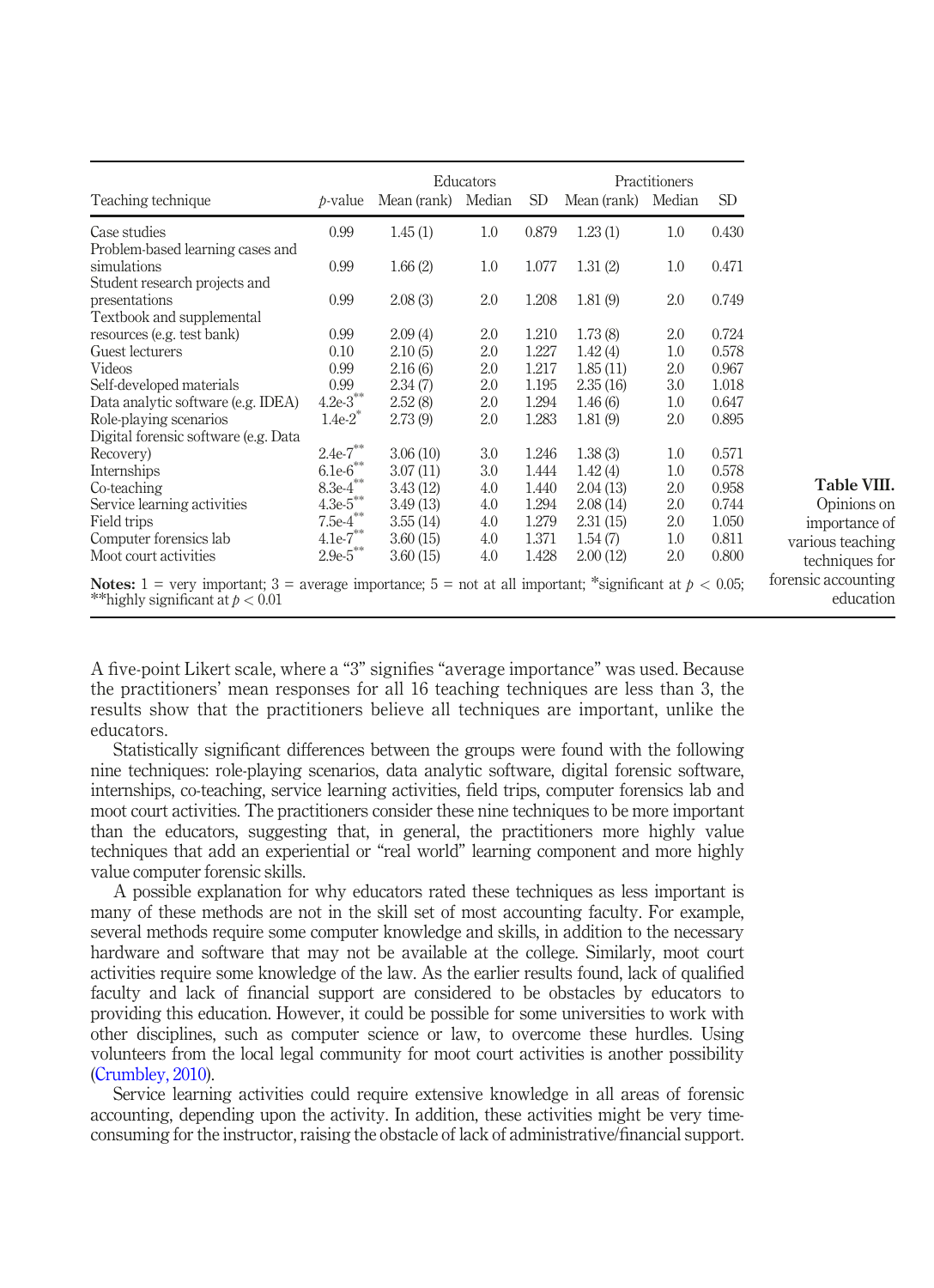However, faculty who have implemented this technique in forensic accounting classes have reported it to be quite rewarding (Riley *et al.*[, 2011\)](#page-16-15).

# Factors contributing to a successful forensic accounting program

Respondents were asked to rank six factors that might contribute to a successful forensic accounting program, and the results are presented in [Table IX](#page-12-0) in order of importance as indicated by educators.

Both groups agree on the top three factors (strong student interest/high enrollment; qualified faculty and career opportunities for students with this education), although in slightly different order. Both groups agree with the rankings of the last three items: partnerships with law enforcement, governmental agencies and/or CPA firms; an internship program; and service learning activities, ranked fourth, fifth and sixth, respectively.

Significant differences were found with the factors of career opportunities for students, service learning activities and strong student interest. Practitioners considered career opportunities to be more important, perhaps suggesting they hold a pragmatic view of the end result of this education. On the other hand, educators considered strong student interest/high enrollment to be the most important factor for success, suggesting they also hold a pragmatic view from their perspective, as low enrollments could cause cancellation of the course(s).

#### Concluding remarks

The results in this paper can help educators who have not considered offering forensic accounting courses or who wish to refine or update their existing forensic accounting education. Students seeking a career in forensic accounting can also use these results to facilitate their course choices to develop skills valued by employers. Academicians and practitioners strongly agree on the importance of including forensic accounting education in the accounting curriculum, as it is an important field that is experiencing tremendous growth and student interest is high. Perhaps this sentiment is most clearly expressed by the following representative practitioner comment:

I believe there is a strong need to provide forensic accounting to accounting students. I graduated with a BS in Forensic Accounting and I absolutely loved the program! I have used my forensic accounting skills on several projects.

<span id="page-12-0"></span>

|                                             |                                                                                                                                                                      |                 |                    | Educators  |                | Practitioners      |            |                |
|---------------------------------------------|----------------------------------------------------------------------------------------------------------------------------------------------------------------------|-----------------|--------------------|------------|----------------|--------------------|------------|----------------|
|                                             | Factor                                                                                                                                                               | <i>b</i> -value | Mean (rank) Median |            | SD.            | Mean (rank)        | Median     | SD.            |
|                                             | Strong student interest (high<br>enrollment in course/program)                                                                                                       | $2.5e-3$ **     | 1.72(1)            | 1.0        | 1.048          | 2.62(3)            | 3.0        | 1.299          |
|                                             | Qualified faculty                                                                                                                                                    | 0.11            | 2.16(2)            | 2.0        | 1.235          | 1.62(1)            | 2.0        | 0.637          |
| Table IX.                                   | Career opportunities for students<br>with this education<br>Partnerships with law                                                                                    | $0.02*$         | 3.26(3)            | 3.0        | 1.210          | 2.38(2)            | 2.0        | 1.134          |
| Opinions on<br>importance of                | enforcement, governmental<br>agencies and/or CPA firms<br>Internship program                                                                                         | 0.94<br>0.94    | 4.08(4)<br>4.84(5) | 4.0<br>5.0 | 1.365<br>1.083 | 4.00(4)<br>4.77(5) | 4.0<br>5.0 | 0.849<br>1.032 |
| various factors<br>contributing to the      | Service learning activities                                                                                                                                          | $0.04*$         | 4.94(6)            | 5.0        | 1.120          | 5.38(6)            | 6.0        | 1.134          |
| success of forensic<br>accounting education | <b>Notes:</b> * Significant at $p < 0.05$ ; **highly significant at $p < 0.01$ ; 1 = most important; 2 = second most<br>important; etc., up to $6 =$ least important |                 |                    |            |                |                    |            |                |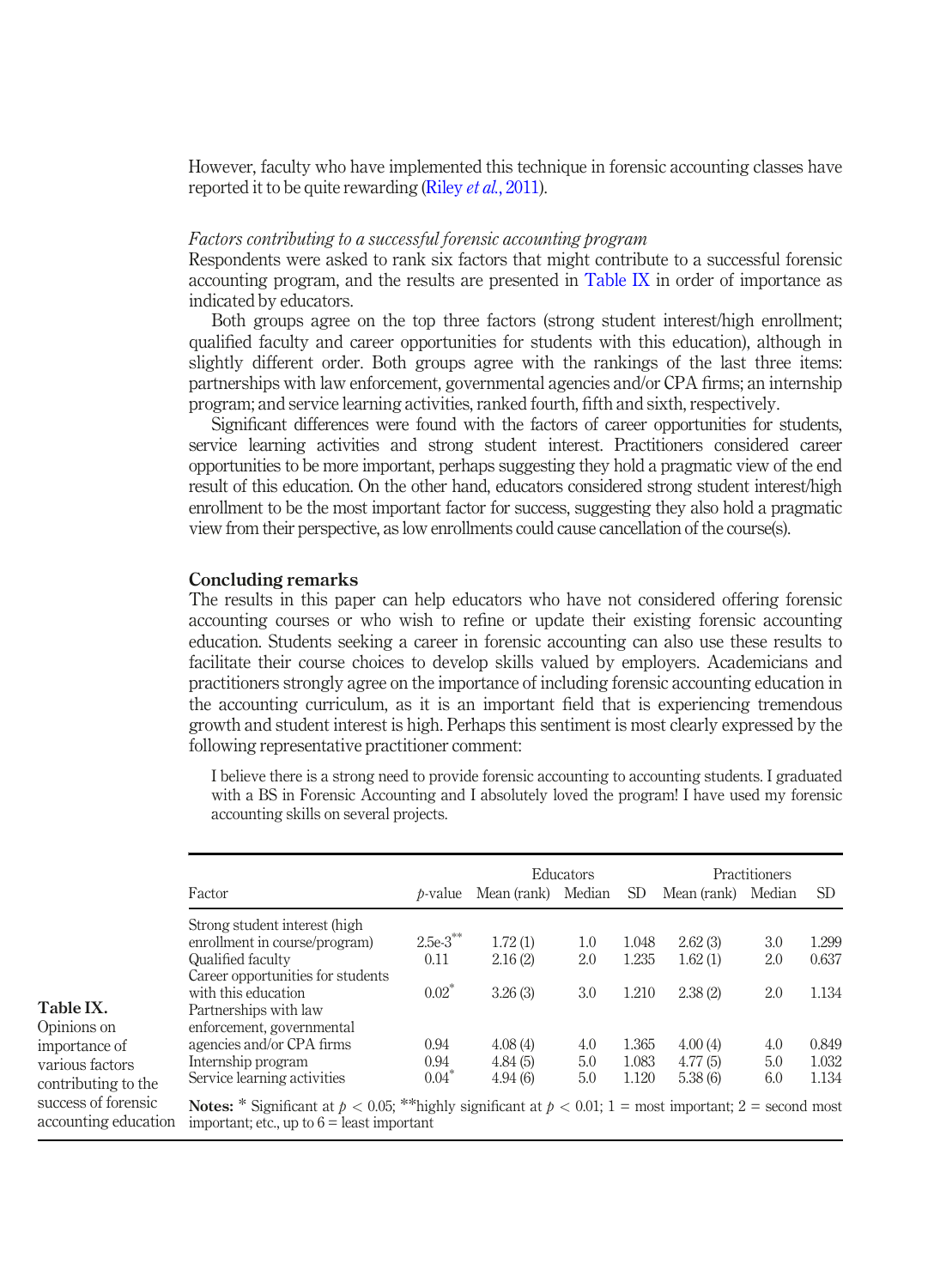Educators also note that forensic accounting skills are useful for students, even if they do not pursue a forensic accounting career path, as these two typical comments illustrate:

An auditing career is one of the most important options accounting students prefer to take and forensic accounting will add value to the quality of auditing.

Forensic Accounting is a vastly important field that is experiencing tremendous growth. All accounting students, regardless of future employment (audit, tax, etc.), can benefit greatly from the skills learned in a forensic accounting class.

Respondents agree that resources are scarce and a lack of qualified faculty to teach forensic accounting is a major obstacle. This need was a recurring theme in the educators' comments, with typical responses such as these:

The litigation support universe is where most forensic accounting is performed and is largely ignored in most textbooks for many reasons. Professors teaching these courses need to have consulting practices of their own to really understand the topic. It is NOT purely academic.

We have an undergraduate elective course and a graduate required course. It's a growing field and student interest is high – resources are scarce, though, as are qualified faculty (CFEs or anyone with related experience). It's not something you can just teach from a textbook.

We would like to expand our program from one graduate course to a concentration. We just need one more faculty member to jump-start the push. Those are in short supply.

Practitioners view the topic areas of cybercrime and security, digital forensics and interviewing and interrogations as significantly more important to include in forensic accounting education. These topic areas are outside of traditional accounting, perhaps influencing educators' ratings of importance and influencing the relatively lower coverage this study finds they give those topics.

A possible solution to address the lack of qualified faculty and that might also allow more nontraditional accounting topics to be taught in a forensic accounting course or program would be to develop interdisciplinary programs with other departments, such as criminal justice, computer science, information systems and law. It is important for schools to identify their primary stakeholders, in addition to the core competencies, knowledge and skills most highly valued by their students' employers. This information can drive a school's decision about which departments to collaborate with when developing their forensic accounting education.

### Limitations and directions for future research

An inherent limitation of any survey research is that results are subject to a possible nonresponse bias. This sample could be biased because of the small response rate and any observed differences could represent a very special subset of practitioners and educators. To test for nonresponse bias, later responses were compared with earlier responses and no significant differences were found. Forensic accounting is a broad field and the survey questions were limited in an attempt to obtain a higher response rate than if many more questions had been asked. For example, the content areas shown in [Table VI](#page-9-0) were selected based on a literature review and a review of two current forensic accounting textbooks. No claim is made that these areas are a complete listing of all possible forensic accounting topics, and as such, there could be additional topics the respondents might have considered important, although none was mentioned in the open-ended comment section.

Given the explosive growth in forensic accounting education over the past decade, future research could examine the syllabi of forensic accounting educators and determine exactly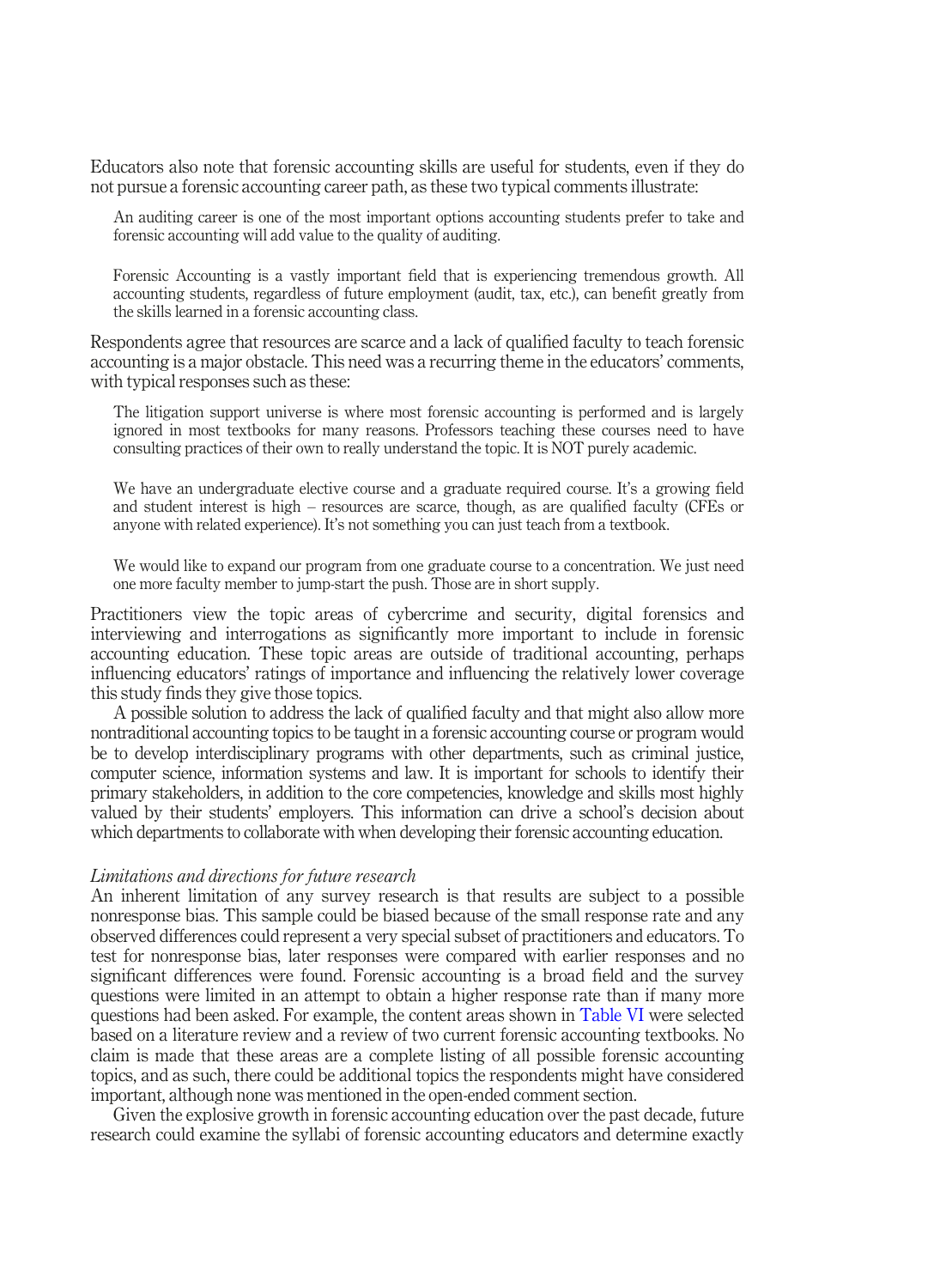what content areas are being covered and what teaching techniques are used. In addition, very little research exists pertaining to international forensic accounting education. Future research could examine the views of international forensic accounting educators, and compare their views and practices to that of US educators as well as forensic accounting practitioners, both internationally and within the USA Also, research regarding the job placements, including starting salaries, of graduates from forensic accounting education programs could provide helpful information about knowledge and skills valued by employers. This research would discover what recruiters of forensic accounting program graduates find to be the strengths and weaknesses of their new employees.

# Note

<span id="page-14-2"></span>1. The focus of this paper is on education in forensic accounting, rather than fraud examination. A recent text by several forensic accounting practitioners states, "Forensic accounting definitions commonly refer to fraud, fraud prevention, and fraud investigations as the role of the forensic accountant [...] Fraud is only one context where the skills of forensic accounting can prove invaluable – there are many, many other contexts beyond fraud to which forensic accounting applies [...] Perhaps Crumbley, Heitger, and Stevenson Smith in their book Forensic and Investigative Accounting, Second Edition, provide the clearest and most concise definition of forensic accounting: 'Forensic accounting is the use of accounting for legal purposes'" (Silverstone et al., [2012,](#page-16-16) pp. 3-4). In an interview with Joseph Wells, founder of the ACFE, he is asked, "Many in the accounting profession use the terms 'forensic accounting' and 'fraud examination' interchangeably. What is the difference?" He replies," 'Forensic accounting' is the application of any accounting technique for courtroom purposes. It can involve fraud, bankruptcy, damages, valuation, or a host of other issues not connected with fraud. 'Fraud examination' is the application of specific procedures to resolve allegations of fraud, from inception to disposition. Fraud examiners gather evidence, take statements, prepare reports, testify to findings, and assist in the detection and deterrence of fraud. Although 'forensic accounting' is frequently used as a euphemism for 'fraud examination', the former is a much broader term. Moreover, fraud examinations are commonly conducted by professionals with a nonaccounting background" (Kranacher, [2006\)](#page-15-22).

## References

- <span id="page-14-7"></span>Apostolou, B., Hassell, J., Rebele, J. and Watson, S. (2010), "Accounting education literature review (2006-2009)", Journal of Accounting Education, Vol. 28 Nos 3/4, pp. 145-197.
- <span id="page-14-3"></span>ACFE (2014), "Report to the nations on occupational fraud and abuse", available at: [www.acfe.com/rttn.](http://www.acfe.com/rttn.aspx) [aspx](http://www.acfe.com/rttn.aspx) (accessed 24 October 2015).
- <span id="page-14-8"></span>Buckhoff, T. and Hansen, J. (2002), "Interviewing as a 'forensic-type' procedure", Journal of Forensic Accounting, Vol. 3 No. 1, pp. 1-15.
- <span id="page-14-1"></span>Buckhoff, T. and Schrader, R. (2000), "The teaching of forensic accounting in the United States", *Journal* of Forensic Accounting, Vol. 1 No. 1, pp. 135-146.
- <span id="page-14-6"></span>Bundy, T., Ward, S. and Ward, D. (2003), "Forensic accounting: the profession's new growth industry", Journal of Business, Industry and Economics, Vol. 3 No. 1, pp. 29-38.
- <span id="page-14-5"></span>Carnes, K. and Gierlasinski, N. (2001), "Forensic accounting skills: will supply finally catch up to demand?", Managerial Auditing Journal, Vol. 16 No. 6, pp. 378-382.
- <span id="page-14-0"></span>Carozza, D. (2002), "Accounting students must have armor of fraud examination", The White Paper: Topical Issues on White-Collar Crime, Vol. 16 No. 1, pp. 30-33.
- <span id="page-14-4"></span>Carpenter, T., Durtschi, C. and Gaynor, L. (2011), "The incremental benefits of a forensic accounting course on skepticism and fraud-related judgments", Issues in Accounting Education, Vol. 26 No. 1, pp. 1-21.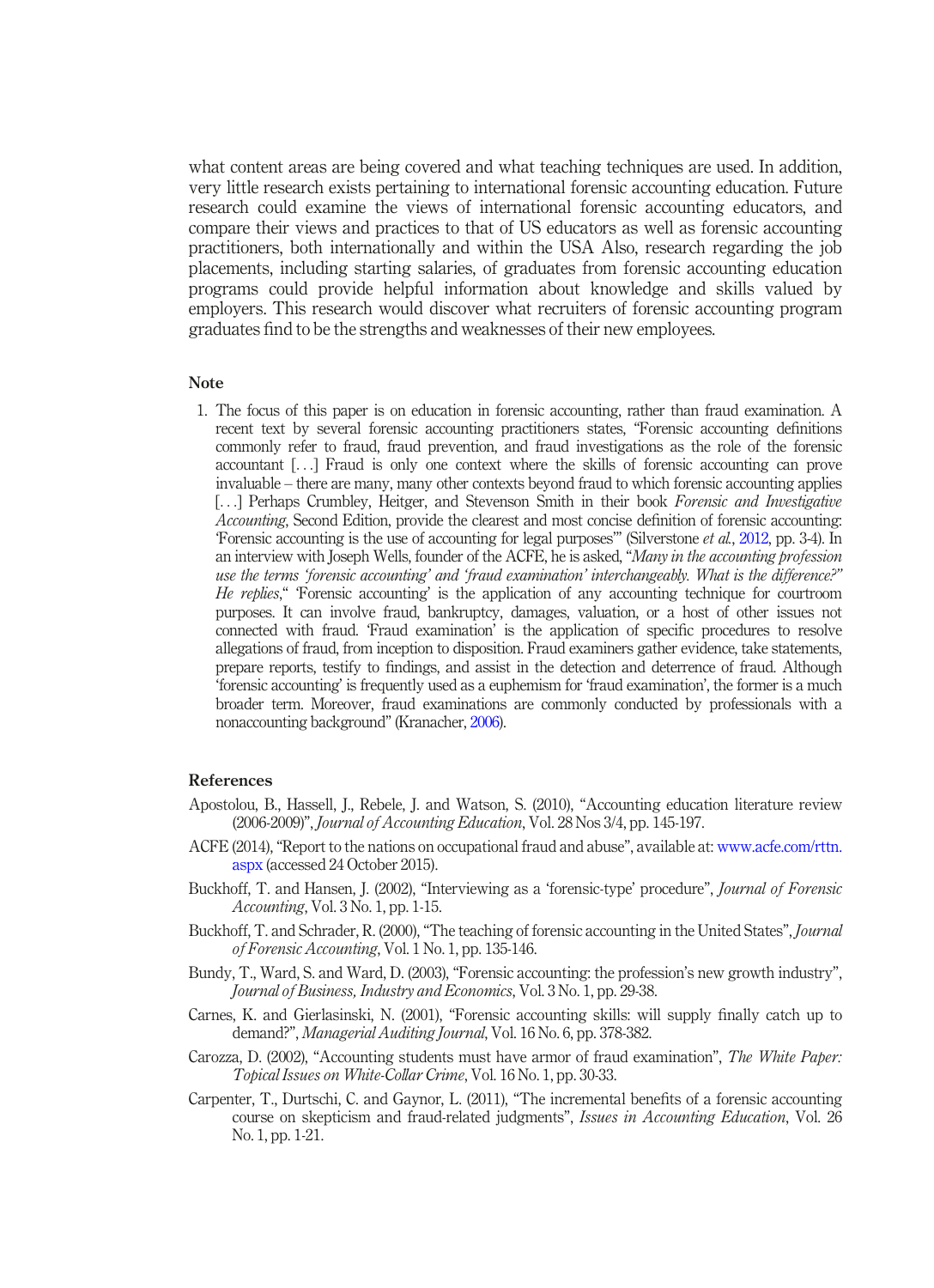- <span id="page-15-9"></span>Cohn, M. (2014),"Demand growing for forensic accountants", available at: [www.accountingtoday.com/blogs/](http://www.accountingtoday.com/blogs/debits-credits/demand-growing-for-forensic-accountants-71116-1.html) [debits-credits/demand-growing-for-forensic-accountants-71116-1.html](http://www.accountingtoday.com/blogs/debits-credits/demand-growing-for-forensic-accountants-71116-1.html) (accessed 24 October 2015).
- <span id="page-15-21"></span>Crumbley, D.L. (2010), "Mock trials are fun, informative, and educational", available at: [www.bus.lsu.](http://www.bus.lsu.edu/accounting/faculty/lcrumbley/jfia/Articles/v2n1.htm) [edu/accounting/faculty/lcrumbley/j](http://www.bus.lsu.edu/accounting/faculty/lcrumbley/jfia/Articles/v2n1.htm)fia/Articles/v2n1.htm (accessed 7 December 2015).
- <span id="page-15-18"></span>Crumbley, D.L., Heitger, L. and Smith, S. (2013), Forensic and Investigative Accounting, 6th ed., CCH, Chicago, IL.
- <span id="page-15-10"></span>Curtis, G. (2008), "Legal and regulatory environments and ethics: essential components of a fraud and forensic accounting curriculum", Issues in Accounting Education, Vol. 23 No. 4, pp. 535-543.
- <span id="page-15-15"></span>Davis, C., Farrell, R. and Ogilby, S. (2009), Characteristics and Skills of the Forensic Accountant, AICPA Forensics and Valuation Services, New York, NY.
- <span id="page-15-14"></span>DiGabriele, J. (2008), "An empirical investigation of the relevant skills of forensic accountants". *Iournal* of Education for Business, Vol. 83 No. 6, pp. 331-340.
- <span id="page-15-2"></span>E&Y (2014), "Overcoming compliance fatigue: reinforcing the commitment to ethical growth, 13th global fraud survey", available at: [ww.ey.com/GL/en/Services/Assurance/Fraud-Investigation](http://ww.ey.com/GL/en/Services/Assurance/Fraud-Investigation&hx2014;Dispute-Services/EY-reinforcing-the-commitment-to-ethical-growth)— [Dispute-Services/EY-reinforcing-the-commitment-to-ethical-growth](http://ww.ey.com/GL/en/Services/Assurance/Fraud-Investigation&hx2014;Dispute-Services/EY-reinforcing-the-commitment-to-ethical-growth) (accessed 24 October 2015).
- <span id="page-15-6"></span>Fowler, E. (1991), "Careers: 'forensic accountants' in demand", available at: [www.nytimes.com/1991/07/](http://www.nytimes.com/1991/07/16/business/careers-forensic-accountants-in-demand.html) [16/business/careers-forensic-accountants-in-demand.html](http://www.nytimes.com/1991/07/16/business/careers-forensic-accountants-in-demand.html) (accessed 24 October 2015).
- <span id="page-15-17"></span>Hasselback, J. (2015), *Accounting Directory 2014-2015*, Pearson Education, Hoboken, NJ.
- <span id="page-15-12"></span>Heitger, L. and Heitger, D. (2008), "Incorporating forensic accounting and litigation advisory services into the classroom", Issues in Accounting Education, Vol. 23 No. 4, pp. 561-572.
- <span id="page-15-20"></span>Holm, S. (1979), "A simple sequentially rejective multiple test procedure", Scandinavian Journal of Statistics, Vol. 6 No. 2, pp. 65-70.
- <span id="page-15-19"></span>Hopwood, W., Leiner, J. and Young, G. (2012), *Forensic Accounting and Fraud Examination*, 2nd ed., McGraw-Hill/Irwin, Boston, MA.
- <span id="page-15-4"></span>Houck, M., Kranacher, M.-J., Morris, B., Riley, R., Robertson, J. and Wells, J. (2006), "Forensic accounting as an investigative tool: developing a model curriculum for fraud and forensic accounting", The CPA Journal, Vol. 76 No. 8, pp. 68-76.
- <span id="page-15-3"></span>KPMG (2013), "Integrity survey", available at: www.kpmg.com/cn/en/issuesandinsights/ articlespublications/pages/integrity-survey-2013-o-201307.aspx (accessed 24 October 2015).
- <span id="page-15-22"></span>Kranacher, M.-J. (2006), "The battle against fraud: seeking the accounting profession's support", available at: <http://archives.cpajournal.com/2006/906/index.htm> (accessed 24 October 2015).
- <span id="page-15-8"></span>Levine, S. (2002), "Careers to count on", U.S. News & World Report, 18 February, p. 46.
- <span id="page-15-16"></span>McMullan, D. and Sanchez, M. (2010), "A preliminary investigation of the necessary skills, education requirements, and training requirements for forensic accountants", Journal of Forensic  $\&$ Investigative Accounting, Vol. 2 No. 2, pp. 30-48.
- <span id="page-15-7"></span>MacDonald, E. (1996), "Accounting sleuths ferret hidden assets", The Wall Street Journal, (18 December), pp. B1-B2.
- <span id="page-15-0"></span>Melancon, B. (2002), "A new accounting culture", *Journal of Accountancy*, Vol. 194 No. 4, pp. 27-30.
- <span id="page-15-13"></span>Meservy, R., Romney, M. and Zimbelman, M. (2006), "Certified fraud examiners: a survey of their training, experience and curriculum recommendations", Journal of Forensic Accounting, Vol. 7 No. 1, pp. 163-184.
- <span id="page-15-5"></span>Mounce, P. and Frazier, J. (2002), "The effect of forensic accounting education on an accountant's employment potential", *Journal of Forensic Accounting*, Vol. 3 No. 1, pp. 91-102.
- <span id="page-15-11"></span>Pearson, T. and Singleton, T. (2008), "Fraud and forensic accounting in the digital environment", Issues in Accounting Education, Vol. 23 No. 4, pp. 545-559.
- <span id="page-15-1"></span>Peterson, B. and Buckhoff, T. (2004), "Anti-fraud education in academia", Advances in Accounting Education: Teaching and Curriculum Innovations, Vol. 6, pp. 45-67.